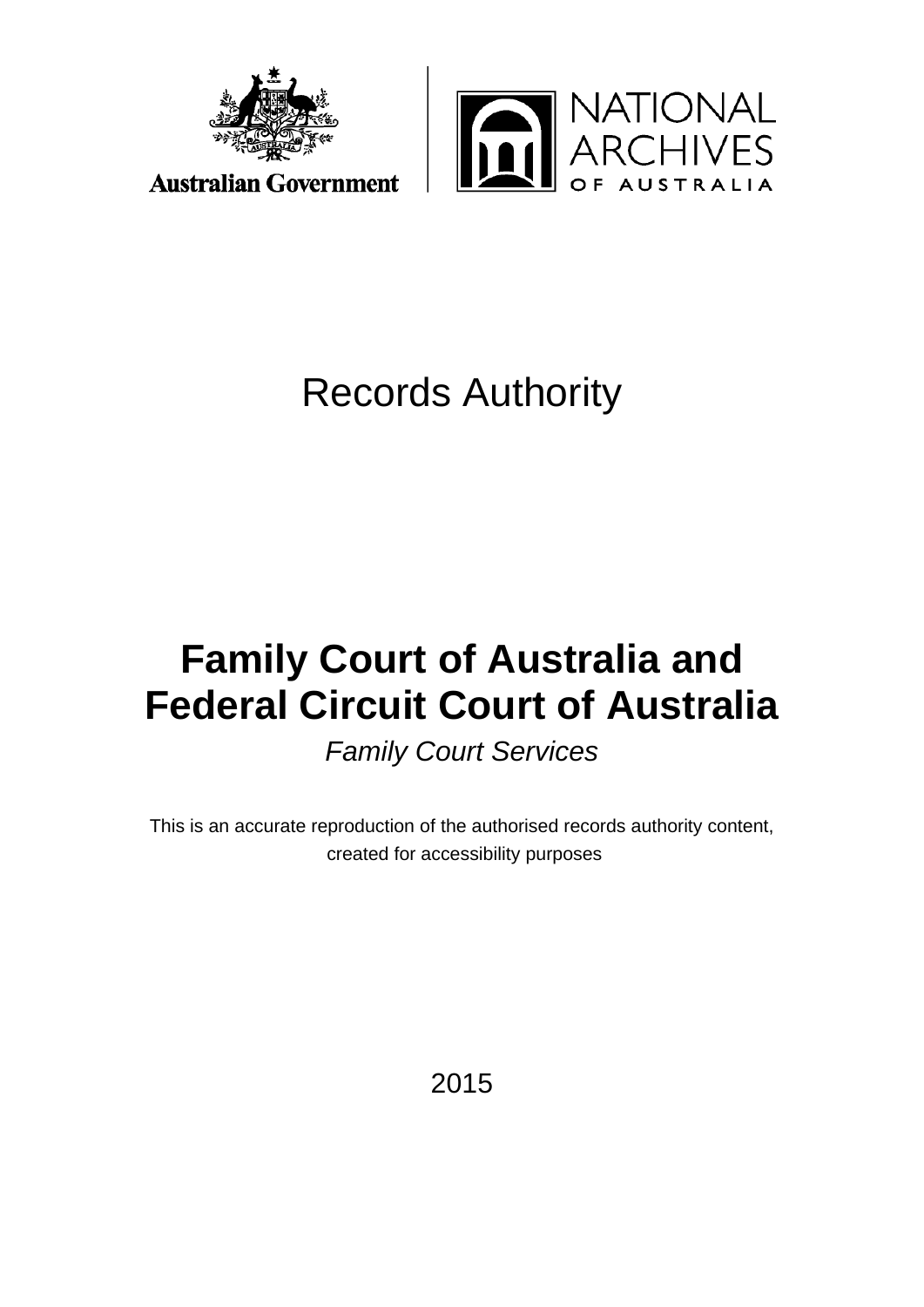# **CHANGE HISTORY**

Each entry in this table has been authorised under the *Archives Act 1983*.

Authorisations are not part of this document and can be viewed in the respective Records Authority (as issued). Please contact the National Archives' Agency Service Centre for further information.

| <b>Date</b>   | <b>Changes</b>                                                                                                                                             |  |
|---------------|------------------------------------------------------------------------------------------------------------------------------------------------------------|--|
| 4 August 2009 | 2008/00614707 issued to Family Court of Australia- Family Court<br>services.                                                                               |  |
| 25 June 2014  | The National Archives endorses the Federal Circuit Court's use of<br>the Record Authority 2008/00614707 for case management records.                       |  |
| 20 March 2015 | 2014/00670521 issued to Family Court of Australia - Family Court<br>Services.                                                                              |  |
|               | Class amendments to 2008/00614707 Family Court Services -<br>Class 19882.                                                                                  |  |
| 30 March 2015 | The compilation of 2008/00614707 and 2014/00670521 has<br>resulted in the following changes:                                                               |  |
|               | CASE MANAGEMENT ADMINISTRATION - class 61717<br>replaced class 19882 for disposal coverage of Judges', Judicial<br>Registrars' and Registrars' benchbooks. |  |
|               | CASE MANAGEMENT ADMINISTRATION - class 61740<br>replaced class 19882 for the remaining activities.                                                         |  |
|               | Class 19882 cannot be used after 20 March 2015 and has been<br>removed from this compilation.                                                              |  |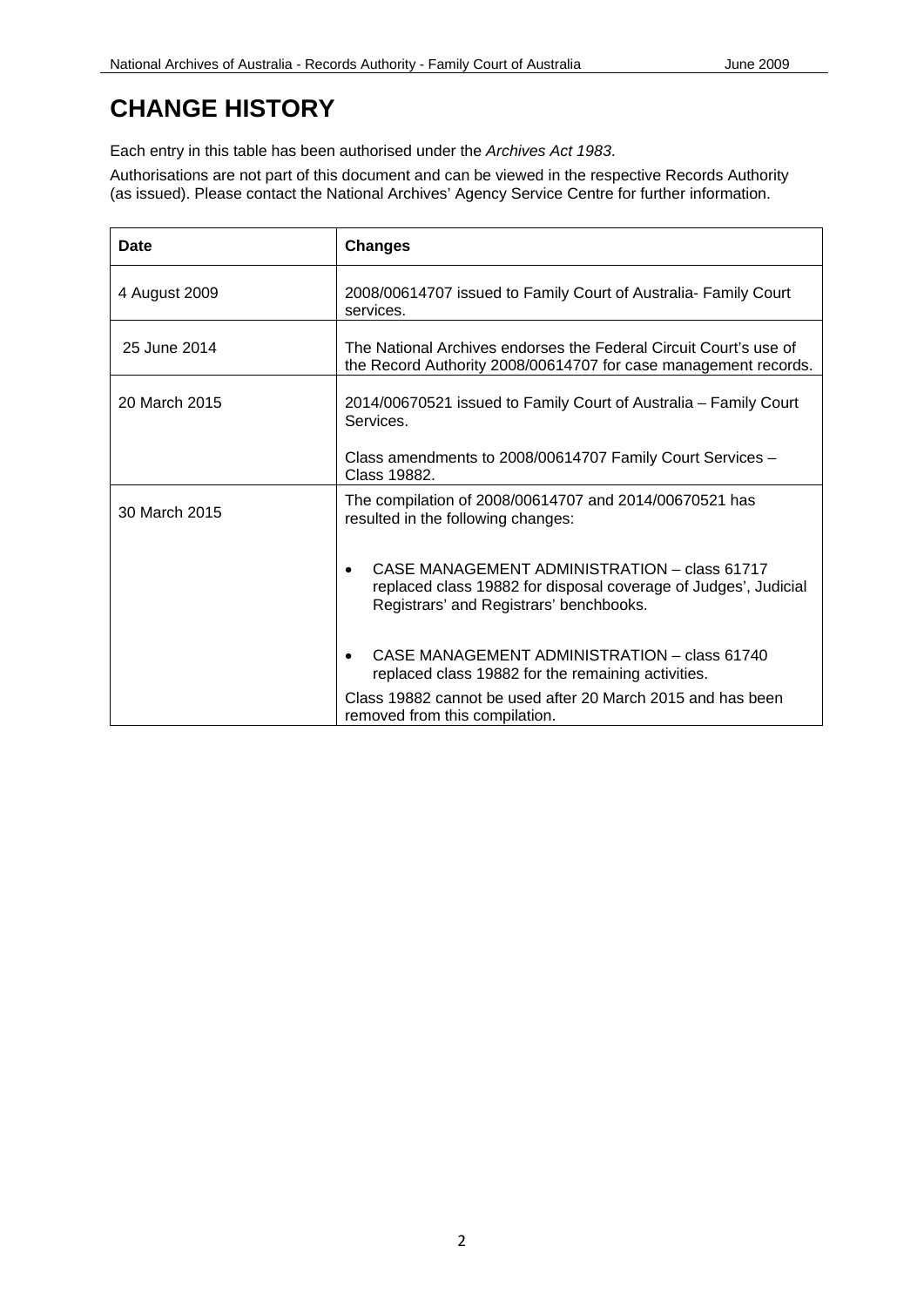# **CONTENTS**

| <b>INTRODUCTION</b>                  |  |
|--------------------------------------|--|
| <b>APPLICATION OF THIS AUTHORITY</b> |  |
| <b>CONTACT INFORMATION</b>           |  |
| <b>FAMILY COURT SERVICES</b>         |  |

© Commonwealth of Australia 2015

<span id="page-2-0"></span>This work is copyright. Apart from any use as permitted under the *Copyright Act 1968,* no part may be reproduced by any process without prior written permission from the National Archives of Australia. Requests and inquiries concerning reproduction and rights should be directed to the Publications Manager, National Archives of Australia, PO Box 7425, Canberra Business Centre ACT 2610, Australia.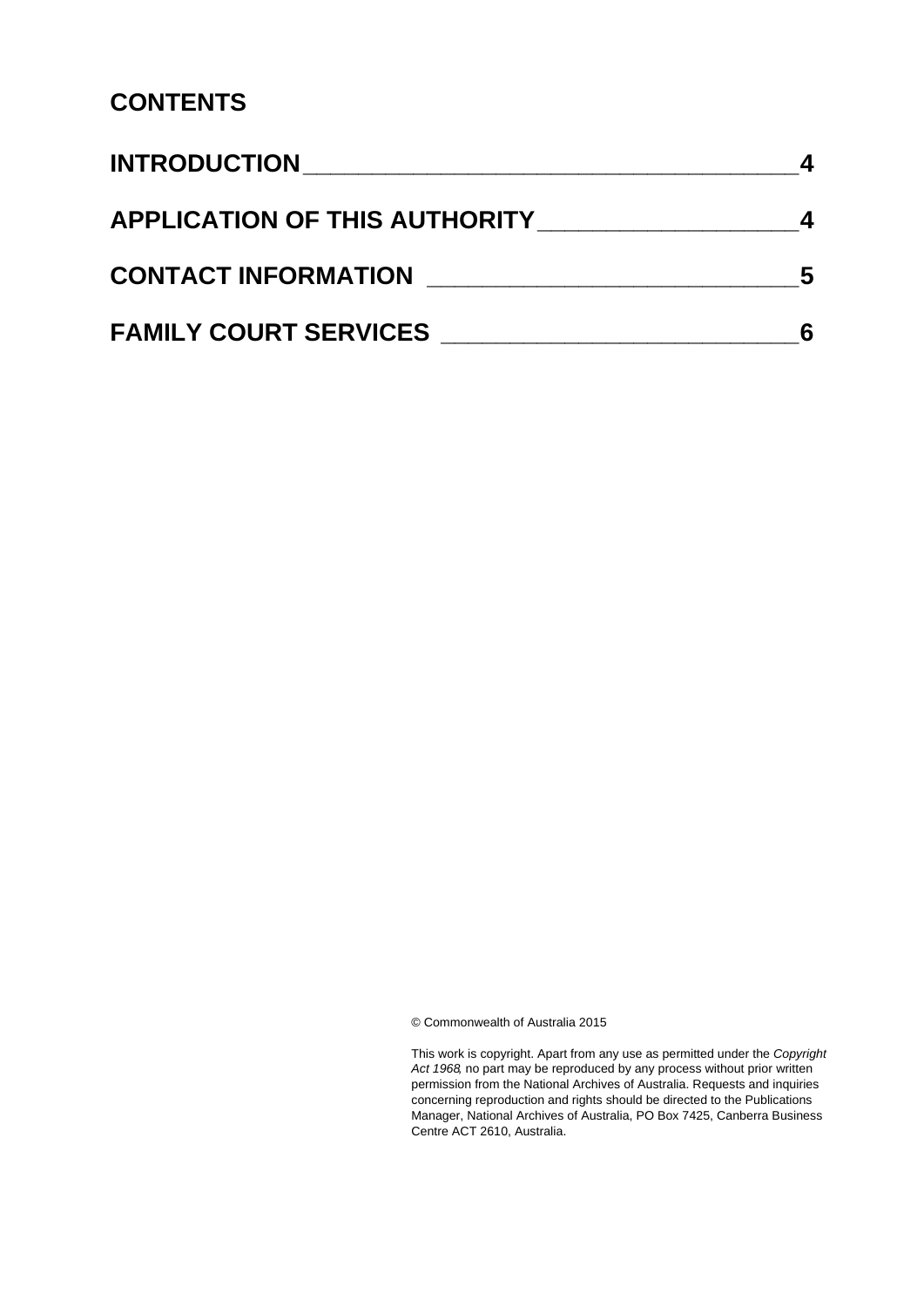# **INTRODUCTION**

The Family Court of Australia (the Court) and the National Archives of Australia have developed this Records Authority to set out the requirements for keeping or destroying records for the FAMILY COURT SERVICES core business. It represents a significant commitment on behalf of the Court to understand, create and manage the records of its activities.

This Authority is based on the identification and analysis of the business of the Court. It takes into account the agency's legal and organisational recordkeeping requirements, and the interests of stakeholders of both the Court and the National Archives.

This Authority gives the Court endorsement under the Archives Act 1983, for the destruction, retention or transfer to the National Archives of Australia of the records described. The Authority sets out those records that need to be retained as national archives and the minimum length of time that temporary records need to be kept. Retention periods for these temporary records are based on: an assessment of business needs; broader organisational accountability requirements; and community expectations, and are approved by the National Archives of Australia on the basis of information provided by the Court.

The Court may use the following tools to dispose of their records:

• this Records Authority covering its agency specific records

• general disposal authorities, such as the Administrative Functions Disposal Authority (AFDA), covering business processes and records common to Australian Government agencies

• normal administrative practice (NAP) which allows for the destruction of records where the records are duplicated, unimportant or for short-term use only.

<span id="page-3-0"></span>As changes in circumstances may affect future records management requirements, the periodic review of this Authority is recommended. All amendments can be endorsed by the National Archives.

# **APPLICATION OF THIS AUTHORITY**

- 1. This Authority also applies to records of the Federal Circuit Court and includes amendments to the Family Court of Australia Records Authority 2008/00614707 as issued in 2014/00670521.
- 2. The classes in this Authority supersede all classes authorised to the Family Court of Australia in previous Records Disposal Authority (RDA) 1336. Records already sentenced under RDA 1336 do not need to be resentenced where:
	- They are retained for the minimum periods set out in relevant superseding classes, or
	- They are sentenced as retain permanently and fall within the scope of this Authority.

Records not already sentenced under RDA 1336 should be sentenced using this Authority where

possible. Where existing records are not covered by this Authority, RDA 1336 may still be used to sentence for temporary retention. The National Archives should be informed of any gaps in the coverage of this Authority.

- 3. This Authority should be used in conjunction with the Administrative Functions Disposal Authority (AFDA) issued by the National Archives to cover administrative records common to most Australian Government agencies.
- 4. Where appropriate this Authority should be used in conjunction with general disposal authorities issued by the National Archives that cover other types of records that may be created by the Family Court of Australia, such as encrypted records and source records that have been copied.
- 5. This Authority is to be used to sentence records. Sentencing involves the examination of records in order to identify the individual disposal class to which they belong. This process enables sentencers to determine how long records need to be kept. Advice on sentencing is available from the National Archives.
- 6. Where the method of recording information changes (for example from a manual system to an electronic system, or when information is migrated from one system to a new system) this Authority can still be used to sentence the records created, providing the records document the same core business. The information must be accessible for the period of time prescribed in this Authority. The Court will need to ensure that any software, hardware or documentation required to enable continuing access to the data is available for the periods prescribed.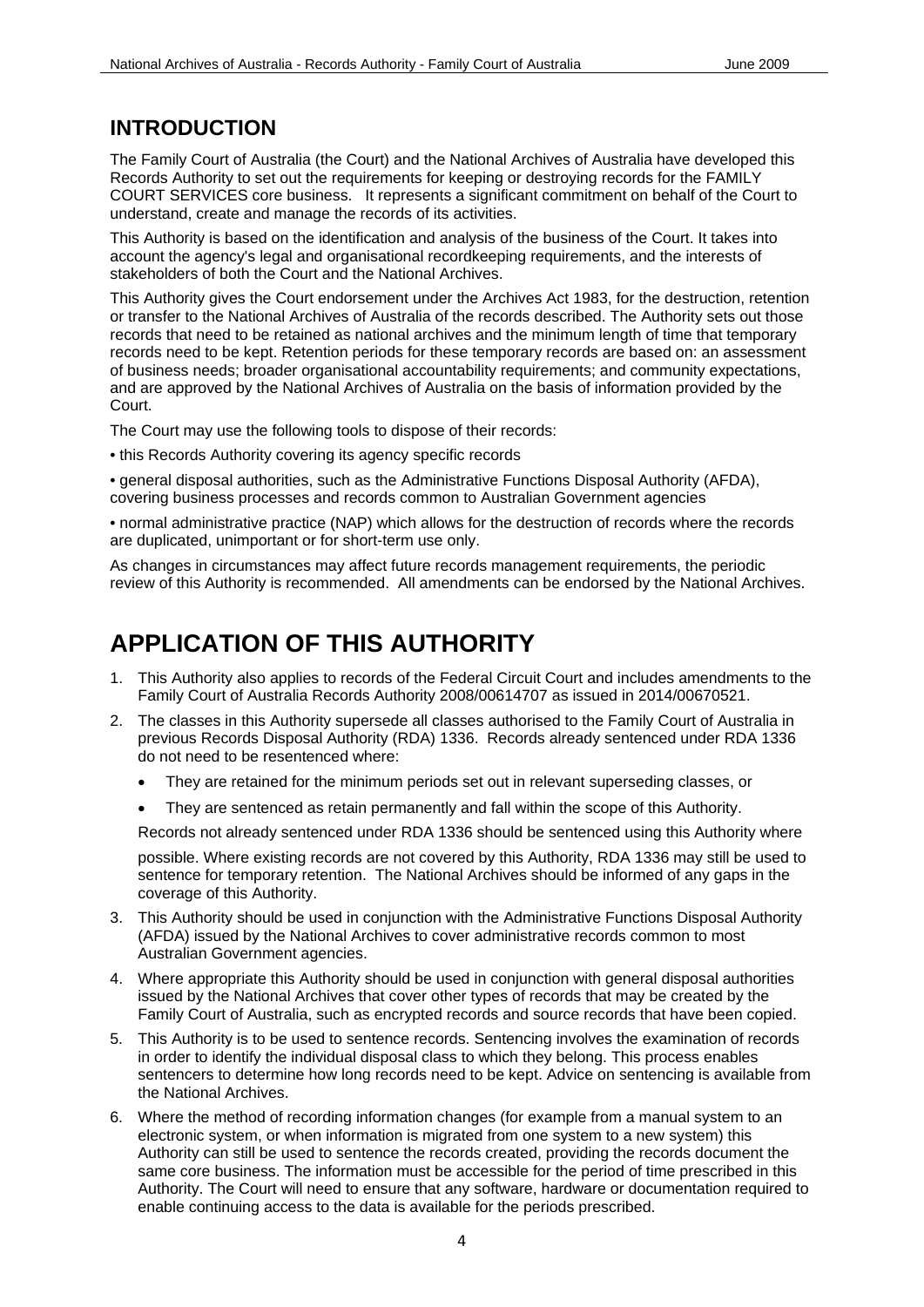- 7. In general, retention requirements indicate a minimum period for retention. The Court may extend minimum retention periods if it considers that there is an administrative need to do so, without further reference to the National Archives. Where the Court believes that its accountability will be substantially compromised because a retention period or periods are not adequate, the Court should contact the National Archives for review of the retention period.
- 8. The Family Court of Australia may destroy certain records without formal endorsement as a normal administrative practice. This usually occurs where the records are duplicated, facilitative or for short-term use only. NAP does not replace the arrangements agreed to in records authorities. Advice and guidance on destroying records as a normal administrative practice is available from the National Archives' website at [www.naa.gov.au](http://www.naa.gov.au/)
- 9. From time to time the National Archives will place a freeze on some groups of records to prevent their destruction. Further information about disposal freezes and whether they affect the application of this Authority is available from the National Archives website at [www.naa.gov.au](http://www.naa.gov.au/) .
- 10. Records in the care of the Court must be appropriately stored and preserved. The Court needs to meet this obligation to ensure that the records remain authentic and accessible over time.
- 11. The Family Court of Australia is not subject to the records transfer provisions of the Archives Act 1983 at present. However, in the interests of accountable and consistent decision making and preservation of the archival resources of the Commonwealth, records identified as "retain as national archives" in the possession of the Court should be transferred to the custody of the National Archives of Australia, by mutual agreement between the Court and the Archives.
- 12. A Judge's own papers that are not the Court's papers may be disposed of as and when their owners or controllers deem appropriate. These records may be of great interest and value because they complement the Court's records and have national importance as archival resources of the Commonwealth. Such records may be transferred to the National Archives of Australia for ongoing care and preservation. Judges who wish to discuss the deposit of their papers should contact the Archives, Personal Papers section via the switchboard on (02) 6212 3600 or email [archives@naa.gov.au](mailto:archives@naa.gov.au)
- 13. Advice on how to use this Authority is available from the Court records manager. If there are problems with the application of the Authority that cannot be resolved, please contact the National Archives.

# <span id="page-4-0"></span>**CONTACT INFORMATION**

For assistance with this authority or for advice on other records management matters, please contact National Archives' Agency Service Centre.

| Email: recordkeeping@naa.gov.au |
|---------------------------------|
|                                 |
|                                 |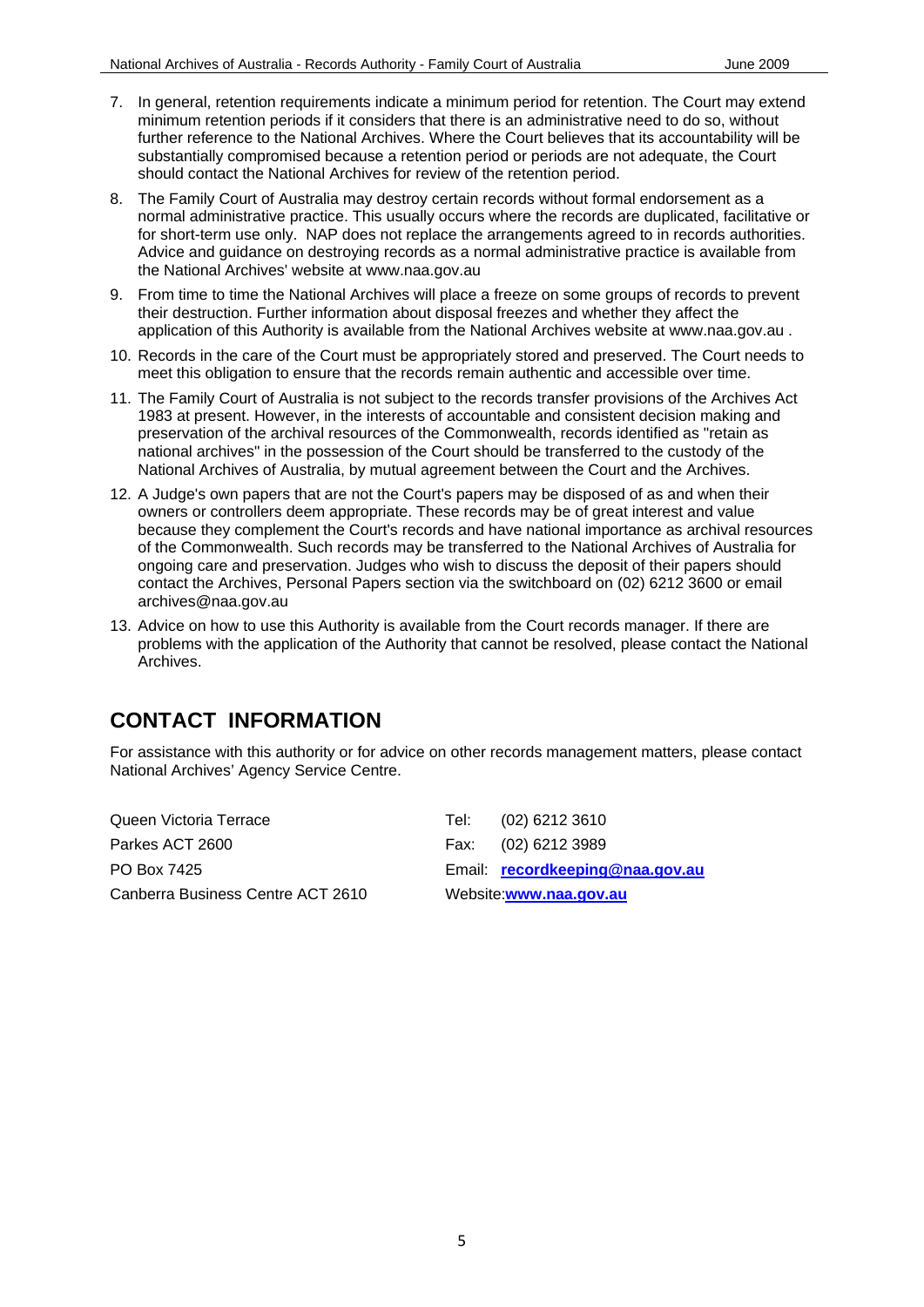# **FAMILY COURT SERVICES**

The function of providing Court Services to Australian families and children involving the resolution or judicial determination of family law disputes and national coverage of the appellate federal family law jurisdiction.

Includes processing applications for legal action, conducting case management and conciliation conferences, providing child dispute services, administering appeals against judgments made by all courts exercising federal family law jurisdiction and coordinating the listing of cases for hearing. Also includes developing policy and procedures, managing committees and task forces, handling requests for information about court services, conducting information sessions to disseminate family court procedures to external parties and re-evaluating products, processes, standards and systems.

# *Cross references to AFDA Express records authority*

*For Arrangements for the activities involved in arranging trips, travel itineraries and entitlements for all personnel employed under the auspices of the Public Service Act, use PERSONNEL. For all other general administrative functions common to most Commonwealth agencies such as records relating to finance, information technology and telecommunications, property management, information management, and publications etc, use AFDA EXPRESS.*

# **Addresses (Family Court of Australia)**

The activity of delivering addresses for training, professional or community relations purposes in relation to Family Court services. Includes speeches and multi-media presentations given in Australia and overseas.

*For addresses given by the portfolio Minister at government occasions, use AFDA GOVERNMENT RELATIONS - Addresses.*

| <b>Entry</b> | <b>Description of records</b>                                                                                                                                                                                         | <b>Disposal action</b>                |
|--------------|-----------------------------------------------------------------------------------------------------------------------------------------------------------------------------------------------------------------------|---------------------------------------|
| 19863        | Final versions of addresses given by the Chief Justice of the<br>Family Court of Australia, other Family Court judges and<br>senior managers in relation to family and case law matters<br>and Family Court services. | Retain as national<br>archives        |
| 19864        | Final version of addresses made in the routine promotion of<br>the court's operations and services.                                                                                                                   | Destroy 2 years after<br>presentation |
| 19866        | Working papers documenting the development of addresses,<br>including drafts.                                                                                                                                         | Destroy when reference<br>ceases      |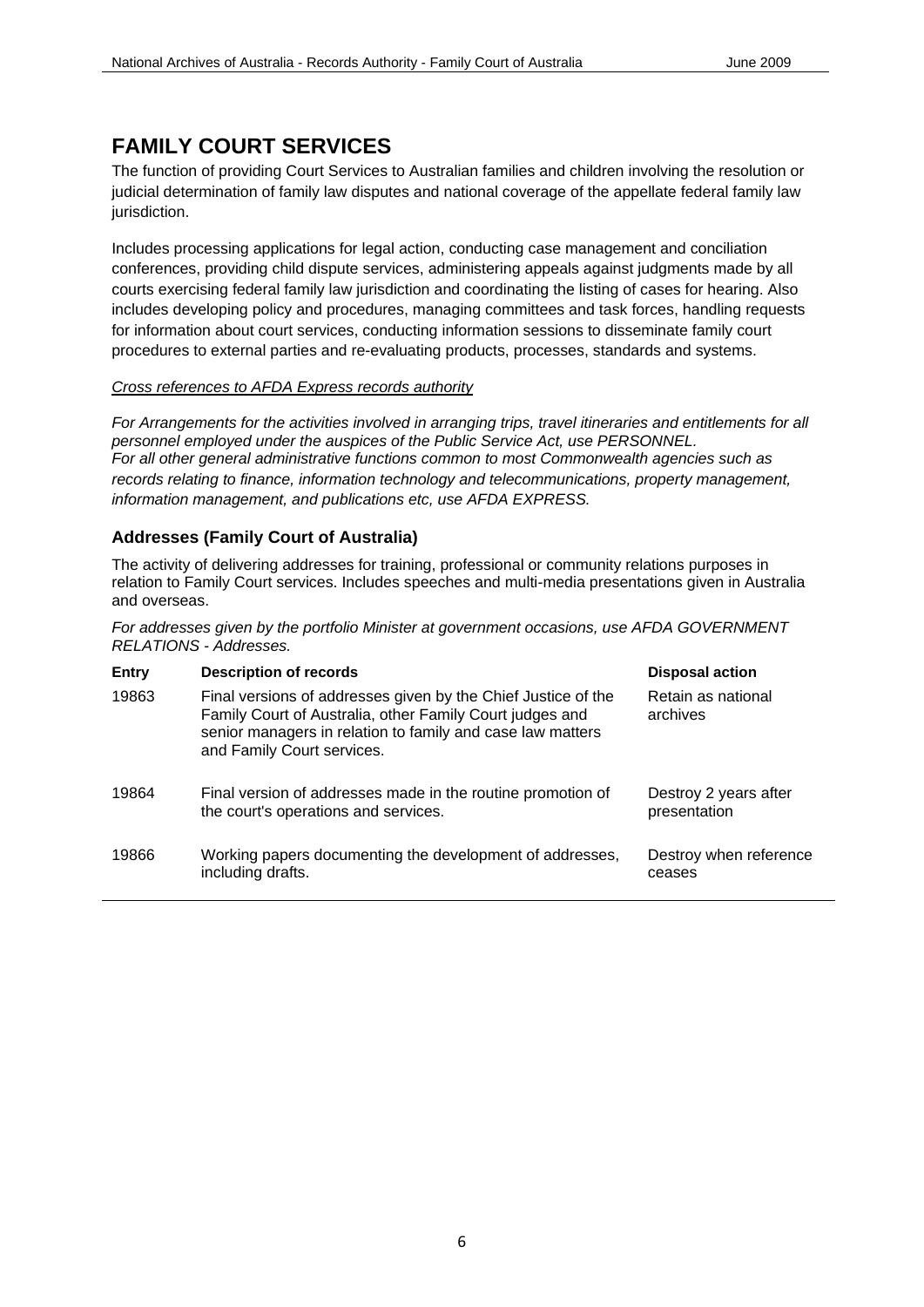# **Advice (Family Court of Australia)**

The activities associated with offering opinions by or to the Family Court as to an action or judgement. Includes the process of advising.

*For handling enquiries from the public about court services, use FAMILY COURT SERVICES – Enquiries*

*For legal advice furnished to the Family Court by internal or external sources, use AFDA LEGAL SERVICES – Advice.*

| Entry | <b>Description of records</b>                                                                                                                                                                                                                                                                 | <b>Disposal action</b>                     |
|-------|-----------------------------------------------------------------------------------------------------------------------------------------------------------------------------------------------------------------------------------------------------------------------------------------------|--------------------------------------------|
| 19867 | Records documenting the provision or receipt of advice or<br>opinion on family law matters with far-reaching social,<br>economic and international implications. Includes advice on<br>rules, regulations and legislation connected with<br>Commonwealth family law. Includes working papers. | Retain as national<br>archives             |
| 19869 | Records documenting the provision or receipt of advice or<br>opinion on family law matters of lesser importance, with no far-<br>reaching impact on the social, economic and international<br>standing of the Court. Includes advice provided in the form of:                                 | Destroy 10 years after<br>action completed |
|       | • briefing notes;                                                                                                                                                                                                                                                                             |                                            |
|       | • policy papers;                                                                                                                                                                                                                                                                              |                                            |
|       | • advice to government agencies; and                                                                                                                                                                                                                                                          |                                            |
|       | • working papers documenting the development of advice.                                                                                                                                                                                                                                       |                                            |
| 19870 | General administrative records documenting the provision or<br>receipt of advice.                                                                                                                                                                                                             | Destroy 7 years after<br>action completed  |

# **Agreements (Family Court of Australia)**

The processes associated with the establishment, maintenance, review and negotiation of agreements which support the delivery of Family Law services.

*For Memoranda of Understanding and Service Level Agreements with other Government Agencies, use FAMILY COURT SERVICES - Joint Ventures.*

| <b>Description of records</b>                                                                                                                                                                                                                                                                           | <b>Disposal action</b>                                               |
|---------------------------------------------------------------------------------------------------------------------------------------------------------------------------------------------------------------------------------------------------------------------------------------------------------|----------------------------------------------------------------------|
| Final versions of significant agreements made to support the<br>Family Court services function with far-reaching legal, political,<br>social, economic and international implications.                                                                                                                  | Retain as national<br>archives                                       |
| Final versions of agreements to support the delivery of Family<br>Court services with no far-reaching legal, political, social,<br>economic and international implications. Includes records<br>relating to the negotiations, establishment, maintenance and<br>review of routine agreements. Includes: | Destroy 7 years after<br>termination or other<br>expiry of agreement |
| • agreements with the Australian Federal Police;                                                                                                                                                                                                                                                        |                                                                      |
| • records associated with protocols (eg Protocols with State<br>Government agencies for child protection); and                                                                                                                                                                                          |                                                                      |
| • agreements with Legal Aid regarding appointment of<br>Independent Children's Lawyers.                                                                                                                                                                                                                 |                                                                      |
|                                                                                                                                                                                                                                                                                                         |                                                                      |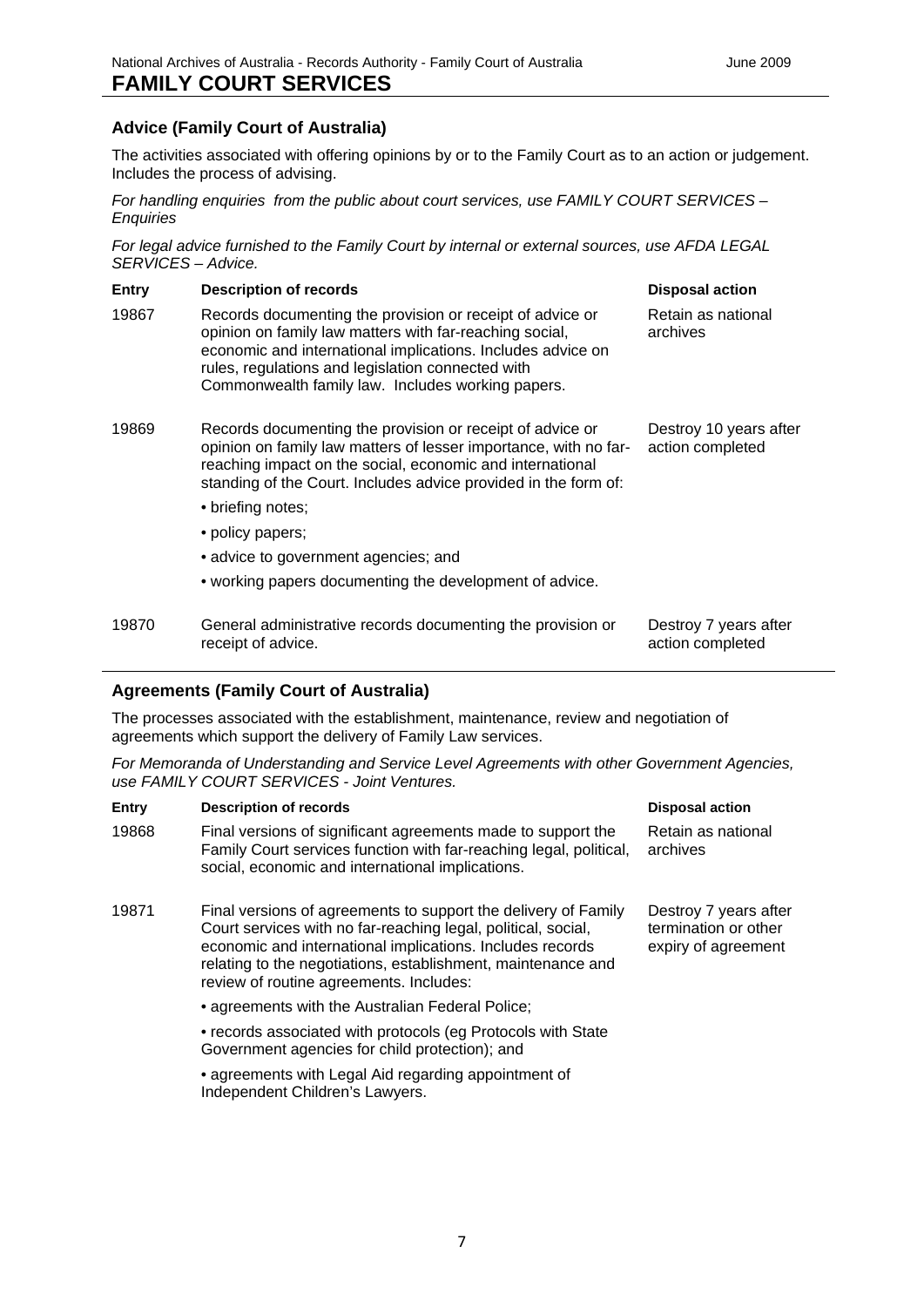# **Entry Description of records Disposal action**

19872 Working papers documenting the development of agreements.

Destroy 7 years after termination or other expiry of agreement

# **Appeal Cases**

The process of administering appeals against judgements and orders made by courts exercising jurisdiction in family law. Includes procedural hearings and appeal proceedings in the Full Court against judgements or orders of the Family Court at first instance, or the Federal Magistrates Court of Australia exercising federal family law jurisdiction and a court exercising summary jurisdiction in federal family law.

*For processing applications to initiate a case, use FAMILY COURT SERVICES – Family Law Cases.*

*For administrative and support activities (including appeals registers) in relation to appeal cases, use FAMILY COURT SERVICES – Case Management Administration.*

## **Entry Description of records Disposal action**

- 19873 All records documenting appeal cases involving appeals against an order of a Judge, Federal Magistrate and/or of a court of summary jurisdiction. Includes:
	- notices of appeal;
	- applications for leave or special leave to appeal;
	- pre-argument statements, lists of authorities and support documentation;
	- appeal book indices;
	- notices of discontinuance;
	- notices of cross appeal;
	- appeal notes and summaries;
	- lists of exhibits;
	- appeal books;
	- appeal determinations;
	- orders of the court;
	- transcripts; and
	- Full Court judgements.

# **Audit (Family Court of Australia)**

The activities associated with officially checking quality assurance and operational records related to the delivery of Family Court services to ensure they have been kept and maintained in accordance with agreed or legislated standards and correctly record the core events, processes and business of the Court in a specified period.

*For audits relating to functions other than the delivery of the Family Court's core services, use the relevant function in AFDA.*

| <b>Entry</b> | <b>Description of records</b>                                                                                                                                                                        | <b>Disposal action</b>         |
|--------------|------------------------------------------------------------------------------------------------------------------------------------------------------------------------------------------------------|--------------------------------|
| 19875        | Final internal and external audit reports relating to the delivery<br>of Family Court services which have far-reaching<br>recommendations/implications for the delivery of Family Court<br>services. | Retain as national<br>archives |

Retain as national archives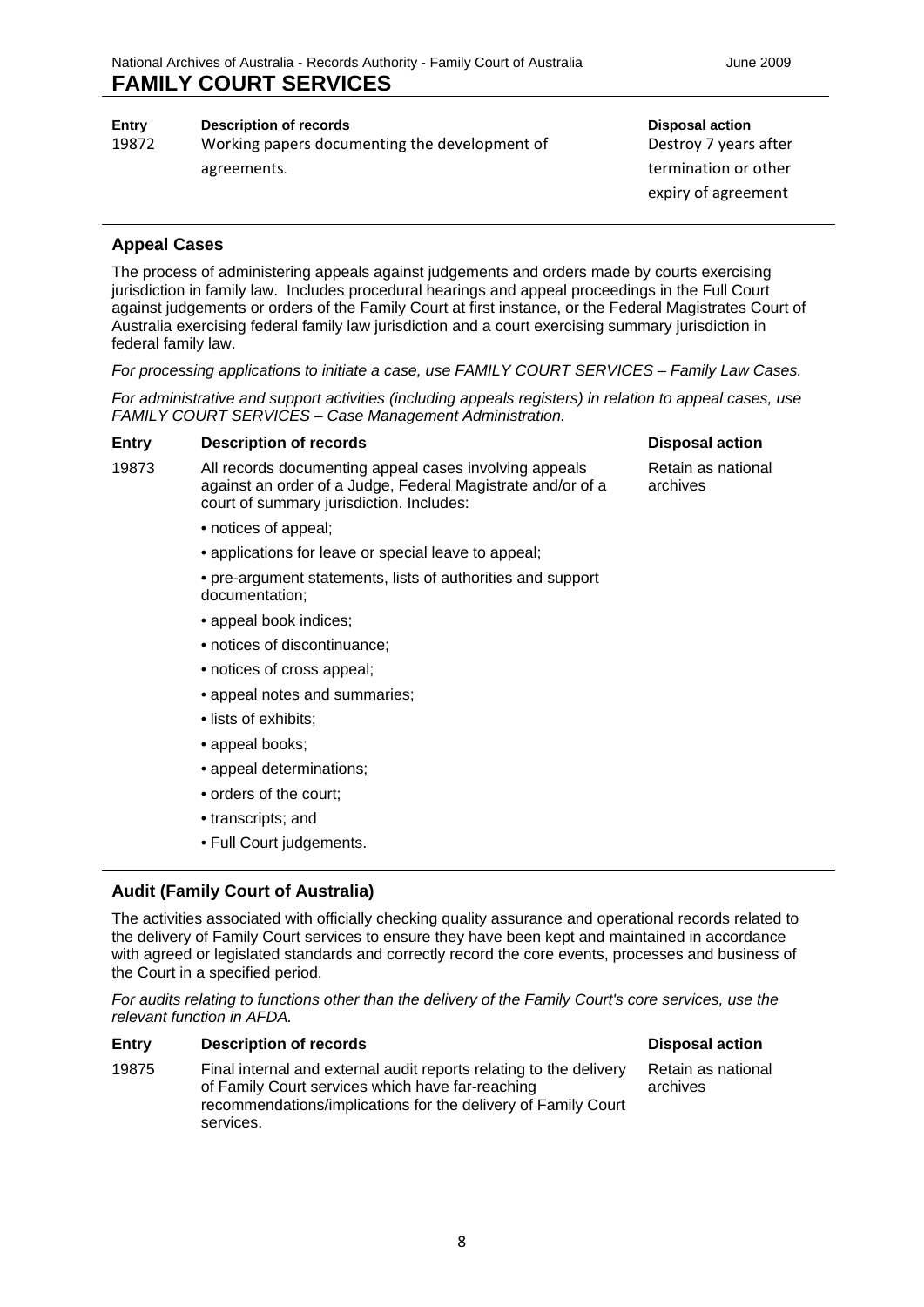| <b>Entry</b> | <b>Description of records</b>                                                                                                                                                                               | <b>Disposal action</b>                     |
|--------------|-------------------------------------------------------------------------------------------------------------------------------------------------------------------------------------------------------------|--------------------------------------------|
| 19876        | Final internal and external audit reports relating to the delivery<br>of Family Court services which do not have far-reaching<br>recommendations/implications for the delivery of Family Court<br>services. | Destroy 10 years after<br>action completed |
| 19885        | Records documenting the planning and conduct of internal<br>and external audits relating to the delivery of Family Court<br>services. Includes:                                                             | Destroy 5 years after<br>action completed  |
|              | • liaison with the auditing body;                                                                                                                                                                           |                                            |
|              | • minutes of meetings;                                                                                                                                                                                      |                                            |
|              | • notes taken at opening and exit interviews;                                                                                                                                                               |                                            |
|              | • draft report; and                                                                                                                                                                                         |                                            |
|              | • comments.                                                                                                                                                                                                 |                                            |

# **Authorisation**

The process of delegating power to authorise an action and the seeking and granting permission to undertake a requested action.

| <b>Entry</b> | <b>Description of records</b>                                                                                                                                      | <b>Disposal action</b>                          |
|--------------|--------------------------------------------------------------------------------------------------------------------------------------------------------------------|-------------------------------------------------|
| 19877        | Records documenting the delegation of power to Judicial<br>Registrars to administer the proceedings of family disputes<br>and to make Court orders and judgements. | Destroy 10 years after<br>delegations expire    |
| 19878        | Records documenting the delegation of power of the Court to<br>Senior Registrars, Registrars and Deputy Registrars.                                                | Destroy 10 years after<br>delegations expire    |
| 19879        | Records documenting the authorisations for Family Court staff<br>to undertake administrative actions supporting the Family<br>Court services function.             | Destroy 10 years after<br>authorisations expire |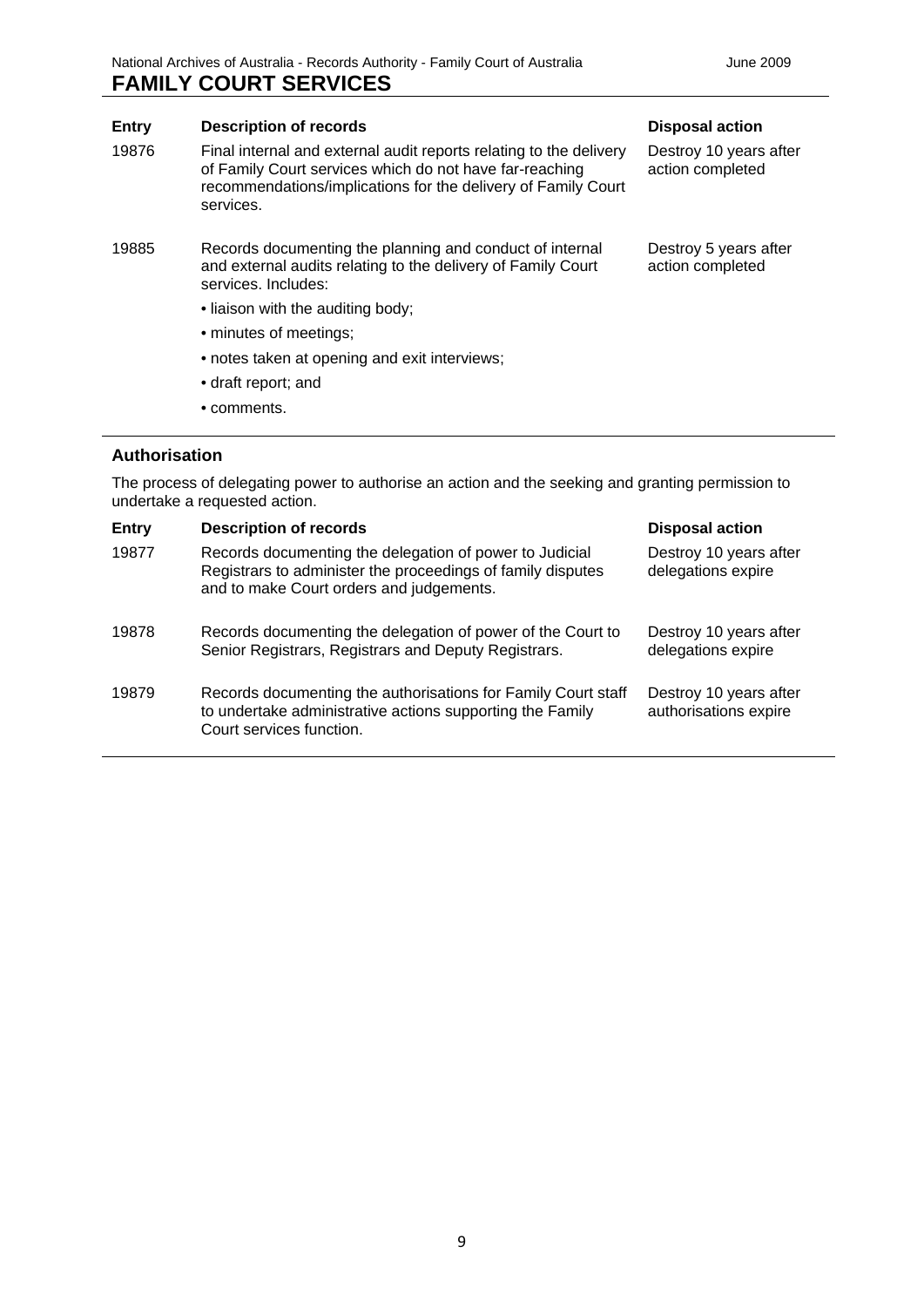# **Awards**

The process of documenting the conferring of awards (honours) on the Family Court in relation to Family Court Services by organisations and government agencies within Australia and overseas.

*For records documenting the conferring of awards (honours) by the Family Court on external individuals or organizations, use AFDA - COMMUNITY RELATIONS – Ceremonies.*

*For records documenting the conferring of awards (honours) Family Court staff members or teams in recognition of achievements (eg Australia Day awards), use AFDA – PERSONNEL – Performance Management*

| <b>Entry</b> | <b>Description of records</b>                                                                                                                                                        | <b>Disposal action</b>                    |
|--------------|--------------------------------------------------------------------------------------------------------------------------------------------------------------------------------------|-------------------------------------------|
| 19886        | Records documenting the nomination and conferring of major<br>awards on the Family Court by organisations and government<br>agencies within Australia and internationally. Includes: | Retain as national archives               |
|              | • liaison with industry regarding the awards;                                                                                                                                        |                                           |
|              | • criteria for assessment;                                                                                                                                                           |                                           |
|              | • applications/nominations;                                                                                                                                                          |                                           |
|              | • certificates:                                                                                                                                                                      |                                           |
|              | • programs;                                                                                                                                                                          |                                           |
|              | • invitations:                                                                                                                                                                       |                                           |
|              | • guest lists; and                                                                                                                                                                   |                                           |
|              | • photographs.                                                                                                                                                                       |                                           |
| 19924        | Minor awards conferred on the Family Court by local agencies<br>and bodies.                                                                                                          | Destroy 20 years after<br>award conferred |
| 19925        | Records documenting routine arrangements supporting the<br>conferring of awards on the Family Court.                                                                                 | Destroy 2 years after<br>action completed |

# **Case Management Administration**

The activities associated with the support and administration of the Family Court's case management processes. Includes the organisation of: information sessions for parties and their legal representatives; court hearings and trials eg allocation of dates, preparing and maintaining daily court lists, trial notices, appeal court lists; all conferences for cases involving financial and/or children's/parenting issues including but not limited to Case Assessment Conferences, Conciliation Conferences, Joint Conciliation Conferences, Child Dispute/Mediation Conferences and Pre-Trial Conferences; recording times, attendances and outcomes; and administrative records maintained in compliance with orders made by the Family Court.

Includes activities associated with the administration of child dispute services not included in case files.

Excludes case files.

*For the filing of Notices of Appeal, pre-Argument Statements and Lists of Authorities etc, use FAMILY COURT SERVICES - Appeal Cases.*

*For processing requests for interpreter services, use FAMILY COURT SERVICES - Interpreter Services.*

*For processing application and hearing fees, use AFDA FINANCIAL MANAGEMENT - Payments.*

*For court lists published on websites, use AFDA PUBLICATIONS.*

*For records associated with the administration of the Court's electronic case management system, use AFDA TECHNOLOGY & TELECOMMUNICATIONS.*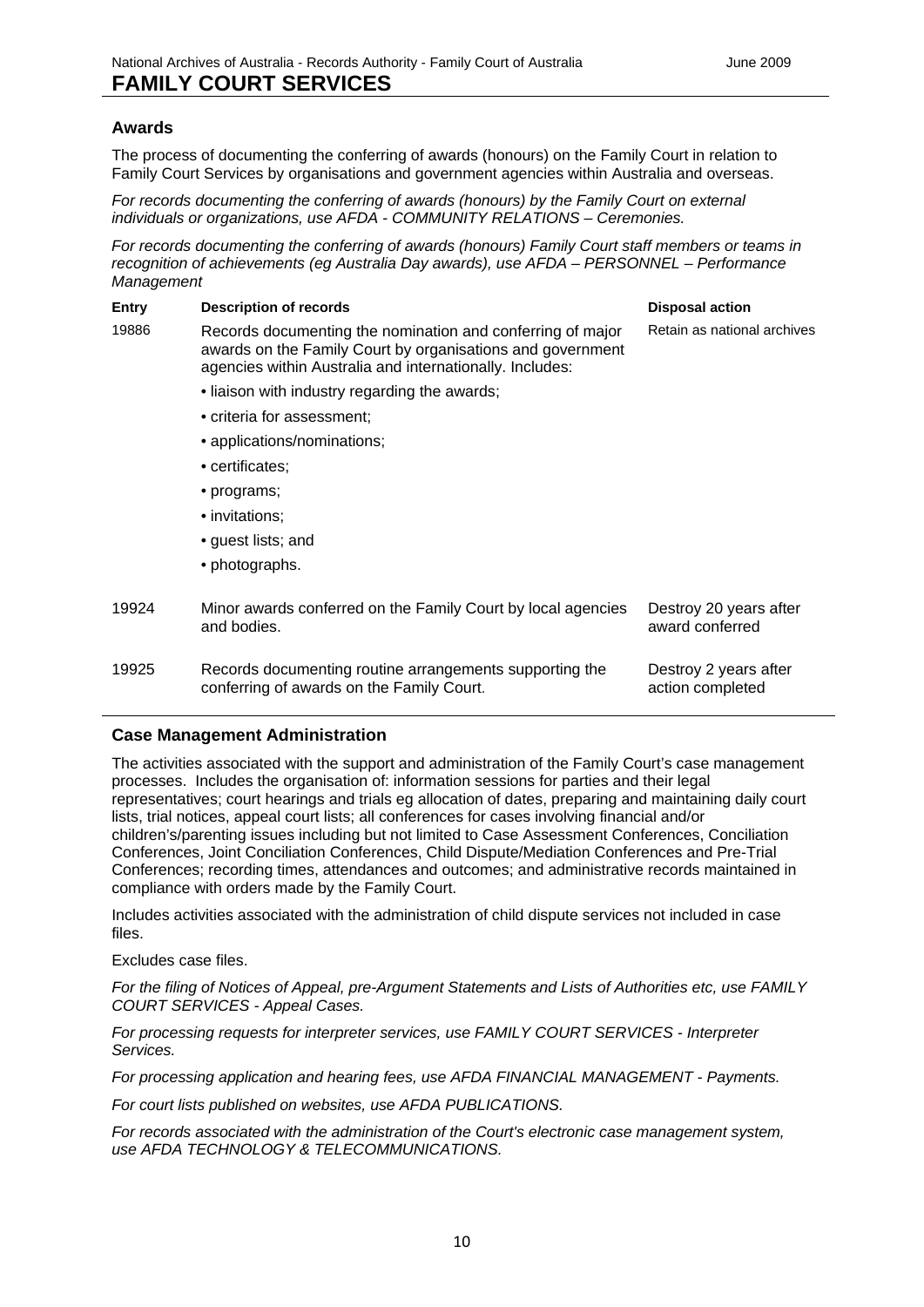| Entry | <b>Description of records</b>                                                                                                                                        | <b>Disposal action</b>                                        |
|-------|----------------------------------------------------------------------------------------------------------------------------------------------------------------------|---------------------------------------------------------------|
| 19880 | Final versions of court lists. Includes lists for:                                                                                                                   | Retain as national<br>archives                                |
|       | • divorce hearings;                                                                                                                                                  |                                                               |
|       | • specific applications;                                                                                                                                             |                                                               |
|       | · defended cases for trial;                                                                                                                                          |                                                               |
|       | • cases for accelerated trial;                                                                                                                                       |                                                               |
|       | • long cases, where the trial is estimated to take 6 days or<br>more:                                                                                                |                                                               |
|       | • defaulter cases;                                                                                                                                                   |                                                               |
|       | • Less Adversarial Trials; and                                                                                                                                       |                                                               |
|       | • appeal hearings.                                                                                                                                                   |                                                               |
|       | Excludes paper copies of court lists which can be recreated<br>from electronic data.                                                                                 |                                                               |
| 19881 | Control records for individual cases, including indexes, cards<br>or registers (eg appeal and family law case file registers).                                       | Retain as national<br>archives                                |
| 61717 | Judges', Judicial Registrar's and Registrars' benchbooks                                                                                                             | Retain in agency custody<br>at the discretion of the<br>Judge |
| 61740 | Records documenting the administration of cases. Includes:                                                                                                           | Destroy 10 years after                                        |
|       | registers. For example, passport registers, location order<br>$\bullet$<br>registers, video link bookings;                                                           | last action                                                   |
|       | listing diaries;<br>$\bullet$                                                                                                                                        |                                                               |
|       | circuit audio recordings;<br>$\bullet$                                                                                                                               |                                                               |
|       | records associated with the inspection of files by parties,<br>$\bullet$<br>lawyers and other people with a proper interest approved<br>by the Court;                |                                                               |
|       | administrative records relating to the management of<br>$\bullet$<br>judicial dockets;                                                                               |                                                               |
|       | judicial calendars; and                                                                                                                                              |                                                               |
|       | circuit schedules                                                                                                                                                    |                                                               |
| 19883 | Records relating to administrative arrangements for Court<br>information sessions for parties that have commenced family<br>law proceedings. Includes room bookings. | Destroy 3 years after last<br>action                          |
| 19884 | Final information session content and records related to the                                                                                                         | Destroy 2 months after                                        |
|       | development of content for Court information sessions.                                                                                                               | delivery of information<br>session                            |
| 19890 | Records documenting administrative arrangements for child                                                                                                            | Destroy 10 years after                                        |
|       | dispute services. Includes processing applications and                                                                                                               | action completed                                              |
|       | allocations of family consultants, correspondence about<br>appointments and arrangements and administration of<br>supervised contact.                                |                                                               |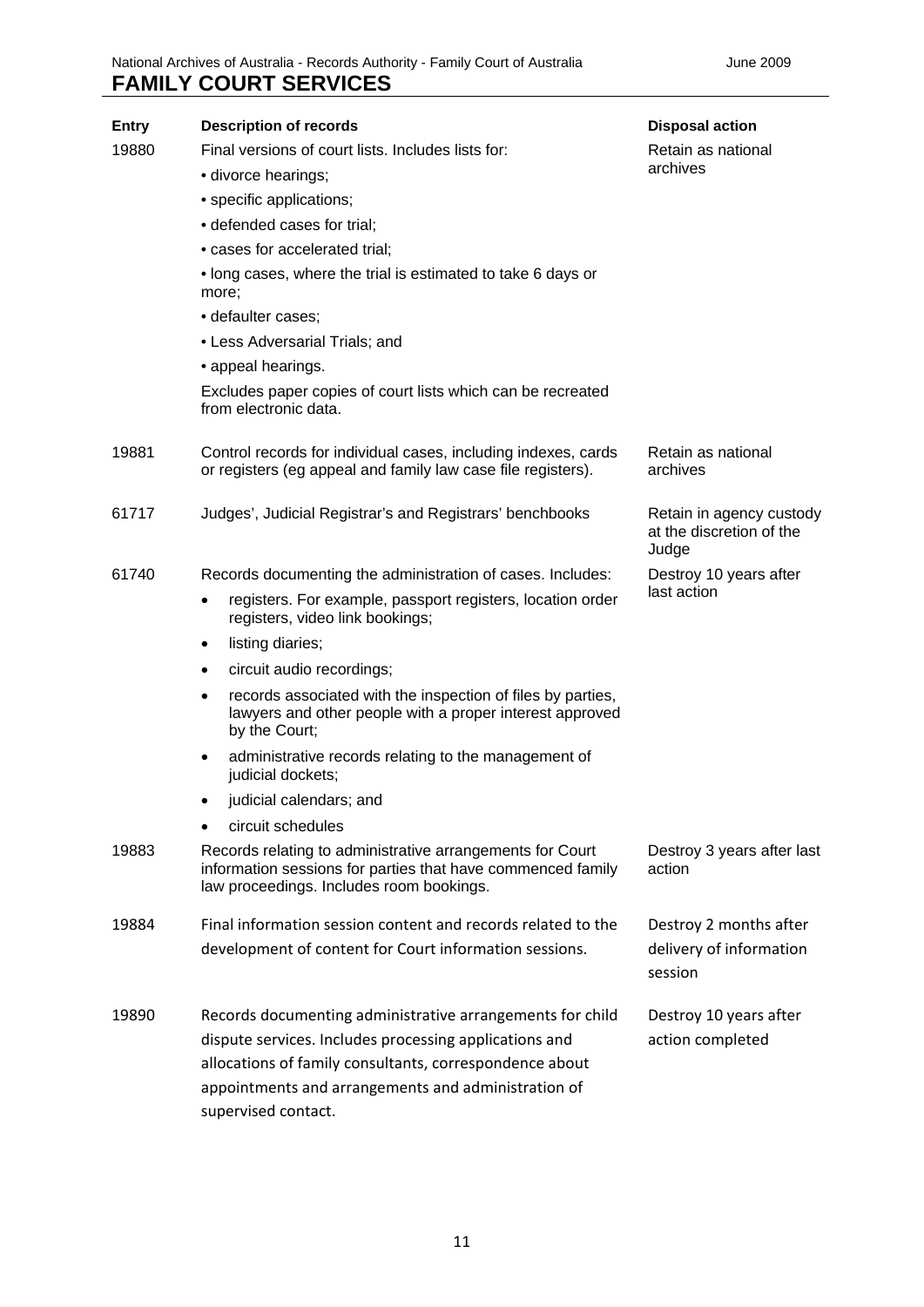# **Entry Description of records Disposal action**

19972 Records relating to the administration of appeal trials. Includes correspondence to and from parties, inspection of files etc.

Destroy 10 years after last action

subsequent rehearing)

# **Child Care Services**

The activities involved in arranging child care for external parties while they are on Court premises. Includes details of qualified child care staff, responding to requests for child care and coordinating child care services.

| <b>Entry</b> | <b>Description of records</b>                                          | <b>Disposal action</b>                    |
|--------------|------------------------------------------------------------------------|-------------------------------------------|
| 19888        | Register of child care workers.                                        | Destroy 20 years after<br>last entry      |
| 19889        | Records documenting the provision of child care services.<br>Includes: | Destroy 1 year after case<br>is finalised |
|              | المتحاد ستحت تحسنهما والماحا وحاكم والمتحدد ومراجع                     |                                           |

- requests for child care services:
- availability of child care workers; and
- child care bookings and records documenting attendances and times related to child care services.

# **Child Dispute Services**

The activities associated with providing child dispute services to parties to help settle or narrow the issues in family disputes by agreement rather than a court hearing. Includes - Children and Parents Issues Assessments and activities involved in preparing family reports.

Includes all case-related counselling/mediation records, Children and Parents Issues Assessments and records maintained for counselling/mediation services which are not held on case files. Includes all records held on counselling flat files.

*For managing the performance of a contracted-out mediation service, use AFDA – Contracting-out.*

*For administration of family dispute conferences use FAMILY COURT SERVICES - Case Management Administration.*

| <b>Entry</b> | <b>Description of records</b>                                                                                                                                          | <b>Disposal action</b>                                                                                  |
|--------------|------------------------------------------------------------------------------------------------------------------------------------------------------------------------|---------------------------------------------------------------------------------------------------------|
| 19891        | Clinical notes and related counselling records for cases which<br>are not added to the case file. Includes all case-related<br>records held on counselling flat files. | Destroy 10 years after<br>action completed                                                              |
| 19893        | Notes for preparation of Children and Parents Issues<br>Assessments for the Child Responsive Program.                                                                  | Destroy 2 months after<br>case finalised (the later<br>of conclusion of appeal<br>period, conclusion of |
|              |                                                                                                                                                                        | appeal or conclusion of                                                                                 |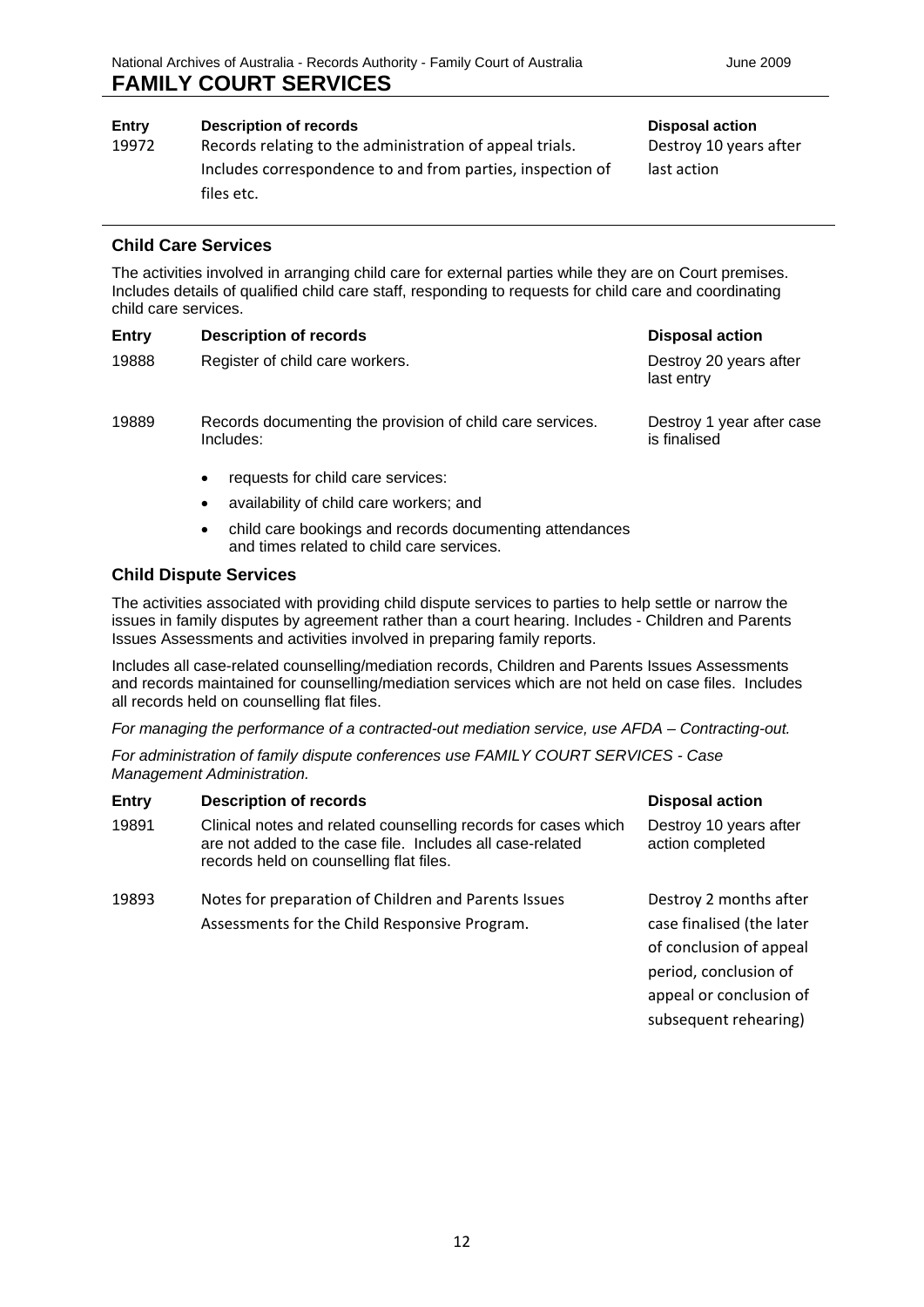**Entry Description of records Disposal action**<br>19897 Motes for preparation of Family Assessment Reports. Destroy 14 months after Notes for preparation of Family Assessment Reports.

case finalised (the later of conclusion of appeal period plus 12 months, conclusion of appeal or conclusion of subsequent rehearing)

# **Client Feedback**

The process of handling stakeholder reaction to the Family Court's policies or services. Includes anonymous letters, letters of complaint and letters of congratulations or appreciation received from the public and suggestions from the judiciary, staff and the public to improve the services and processes of the Family Court and correspondence managed by the Family Court on behalf of the Federal Magistrates Court of Australia.

*For correspondence with the Minister, use AFDA GOVERNMENT RELATIONS.*

| <b>Entry</b> | <b>Description of records</b>                                                                                                                                                                         | <b>Disposal action</b>               |
|--------------|-------------------------------------------------------------------------------------------------------------------------------------------------------------------------------------------------------|--------------------------------------|
| 19894        | Records documenting the planning, monitoring and evaluation<br>of service feedback.                                                                                                                   | Destroy 6 years after last<br>action |
| 19895        | Records of suggestions, compliments and complaints received<br>by the Court from clients and the general public and the<br>management of response by the Court. Includes anonymous<br>correspondence. | Destroy 6 years after last<br>action |
| 19896        | Reports to senior managers concerning client feedback<br>statistics, outcomes and actions taken.                                                                                                      | Destroy 6 years after last<br>action |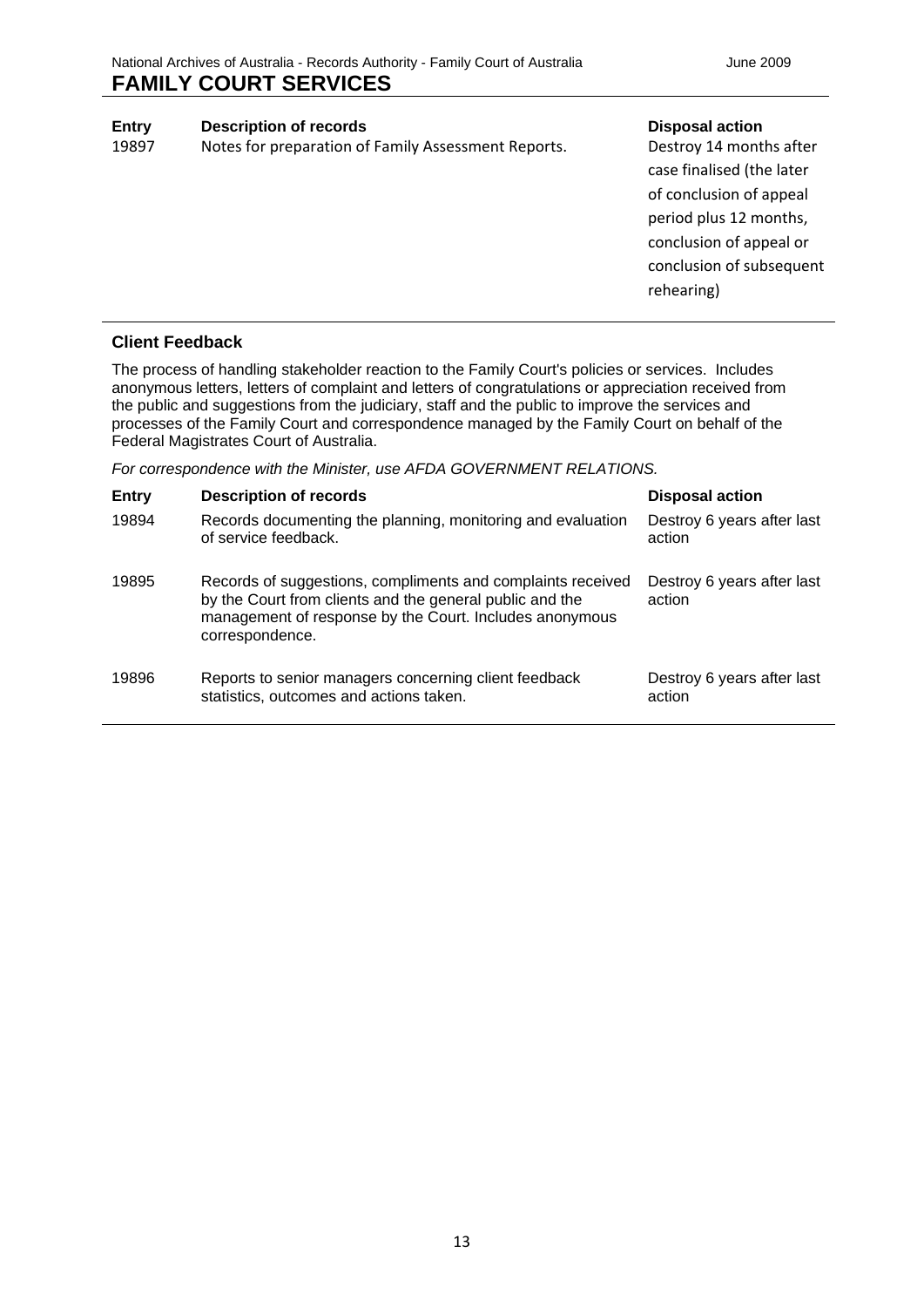# **Committees (Family Court of Australia)**

The activities associated with the management of internal and external committees and forums, working parties and task forces. Includes committee's establishment, appointment of members, terms of reference, proceedings, minutes, reports, agendas etc.

*For forums and the meetings of individuals and groups that are not considered committees, use FAMILY COURT SERVICES - Meetings.*

*For Family Court representation on committees and similar bodies, use FAMILY COURT SERVICES - Representatives.*

# **Entry Description of records Disposal action**

- 19898 Records of external committees chaired by the Family Court and high level internal committees such as National Standing Committees, that have responsibility for making major decisions in support of the Family Court services function. For example, Family Law Forums, the Chief Justice's Policy Advisory Committee, the Court Management Group, National Case Management Committee, the Benchbook Committee and the Audit Committee Includes:
- 

Retain as national archives

Destroy 10 years after action completed

- documents establishing the committee;
- final versions of minutes;
- reports;
- recommendations; and

• supporting documents such as briefing and discussion papers.

- 19899 Records documenting committee meetings attended by Court staff, where discussion includes matters of family law interest. Destroy 10 years after action completed
- 19900 Records of internal lower level committees and task forces formed to consider specific matters relating to the Family Court services function. For example, the Family Court's Staff Development Committee and the National Consultative Committee. Includes:
	- documents establishing the committee;
	- final versions of minutes;
	- reports;
	- recommendations; and

• supporting documentation such as briefing and discussion papers.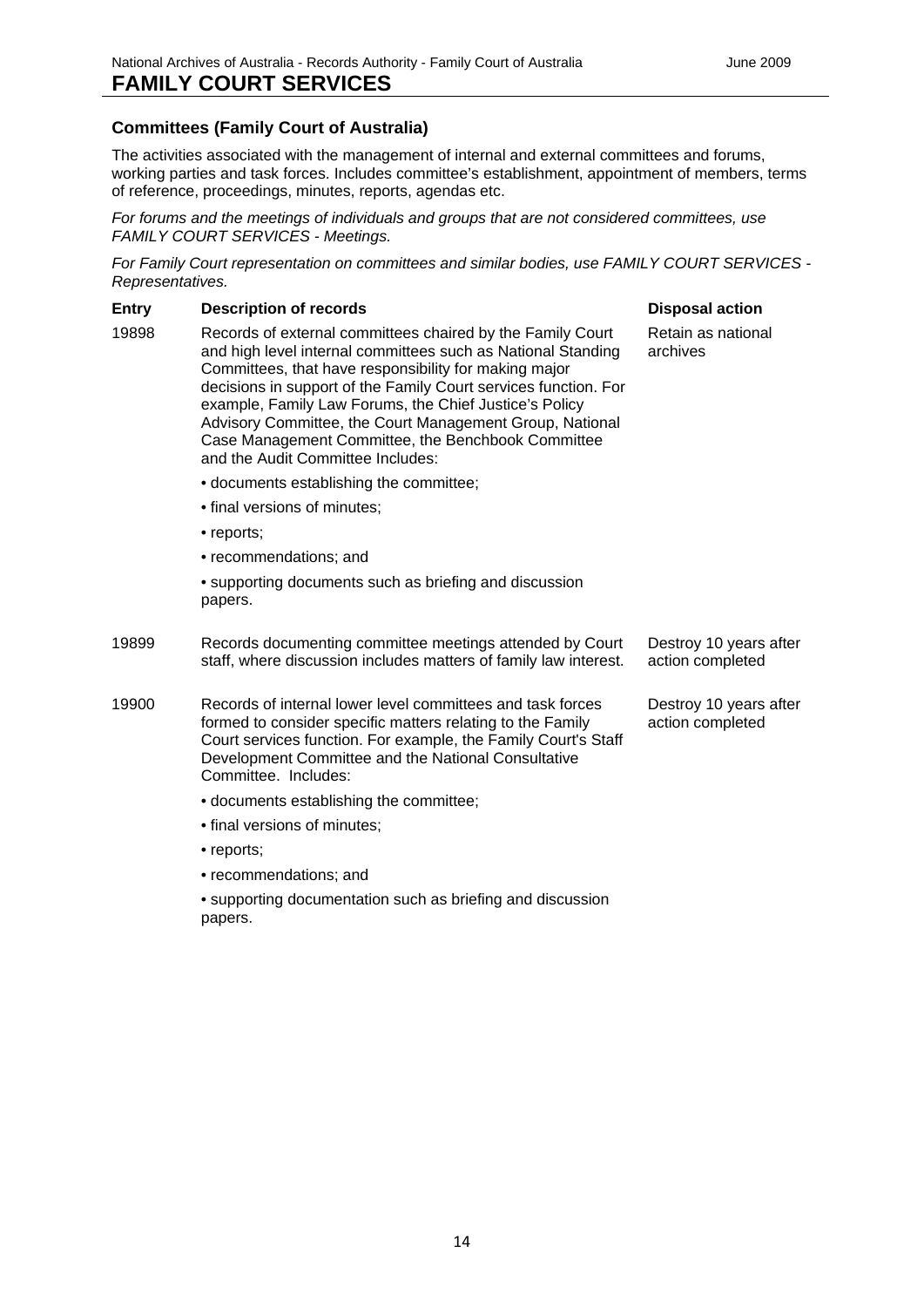**Entry Description of records Disposal action**<br>19904 Records documenting the conduct and administration of all **Destroy 10 years** Records documenting the conduct and administration of all committees which consider matters relating to the Family Court services function.

Destroy 10 years after action completed

Includes:

- agenda;
- notices of minutes;
- draft minutes;
- working papers;
- catering forms; and
- room bookings.

# **Conferences (Family Court of Australia)**

The activities involved in arranging or attending conferences held either by the Family Court or by other organisations in Australia or overseas. Includes registrations, publicity, and reports of participants etc.

*For addresses or presentations given at a conference, use FAMILY COURT SERVICES - Addresses (Family Court of Australia).*

*For published Court-arranged conference proceedings, use AFDA PUBLICATIONS - Production.*

*For travel and accommodation made for staff to attend conferences, use AFDA STAFF DEVELOPMENT - Arrangements.*

## **Entry Description of records Disposal action**

19901 Records documenting conferences arranged by the Court to support the Family Court services function. Includes:

Destroy 7 years after action completed

- program development;
- invitations to speakers;
- promotion activities;
- registrations;
- venue bookings;

• reports commenting on and assessing Court arranged conferences; and

- attendance by Family Court staff.
- 19902 Unpublished proceedings and reports, speeches and papers from Court-arranged conferences to support the Family Court services function. Destroy 7 years after action completed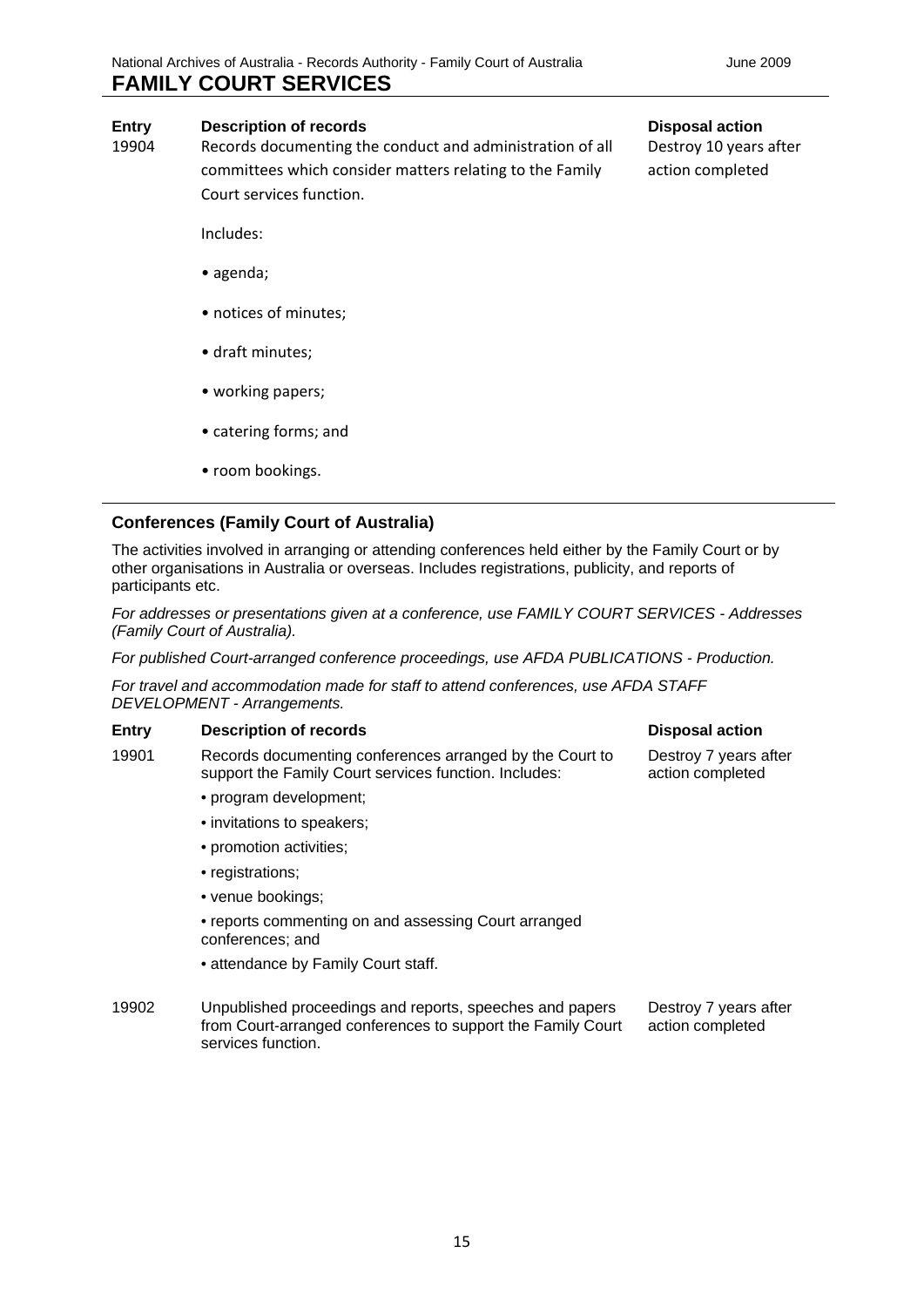**Entry Description of records Disposal action**<br>19903 Records documenting the attendance of staff at conferences **Destroy when ref** Records documenting the attendance of staff at conferences arranged by other organisations. Includes:

- conference program;
- promotional material;
- conference registration forms;
- copies of published proceedings and official reports;
- invitations; and
- reports commenting on and assessing the conference.

# **Court Reporting Services**

The activities involved in recording evidence of family court proceedings. Includes transcription services.

*For managing the provision of transcription services, use AFDA PROCUREMENT - Contracting-out.*

*For records documenting ceremonial sittings (except for audio/audio-visual recordings and transcripts), use FAMILY COURT SERVICES - Judicial Appointments.*

*For court lists published on family law websites, use AFDA PUBLICATION - Production.*

| <b>Entry</b> | <b>Description of records</b>                                                                                                                                                                                                           | <b>Disposal action</b>                      |
|--------------|-----------------------------------------------------------------------------------------------------------------------------------------------------------------------------------------------------------------------------------------|---------------------------------------------|
| 19905        | Published records, ordered by the Court, documenting the<br>recording of evidence of court hearings. Includes transcripts,<br>judgements and audio/audio-visual recordings of ceremonial<br>sittings.                                   | Retain as national<br>archives              |
| 19906        | Records documenting the recording of spoken evidence of<br>contested court hearings which are not published. Includes:<br>• audio/audio-visual recordings                                                                               | Destroy 10 years after<br>recording is made |
|              |                                                                                                                                                                                                                                         |                                             |
|              | • electronic versions of transcript and judgement.                                                                                                                                                                                      |                                             |
| 19907        | Records documenting the administration of recording<br>evidence of court hearings, such as registers, records<br>associated with the management, storage and retrieval of<br>audio/audio-visual recordings, transcripts and judgements. | Destroy 10 years after<br>recording is made |
| 19912        | Records relating to requests for transcripts or judgements of<br>proceedings.                                                                                                                                                           | Destroy 10 years after<br>recording is made |

Destroy when reference ceases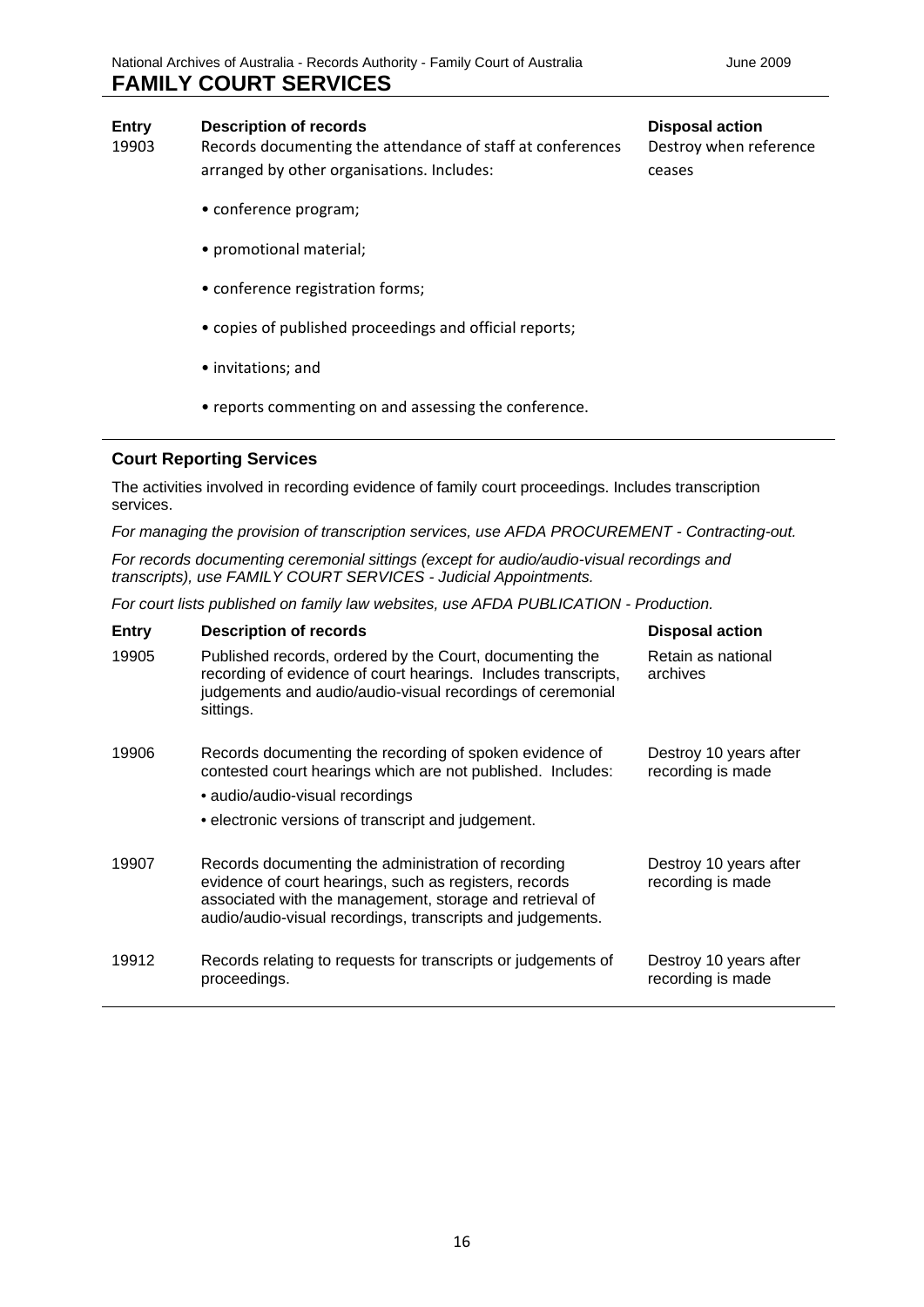# **Enquiries (Family Court of Australia)**

The activities associated with the handling of requests for information about the Family Court and its services by the general public, agency employees or another organisation.

*For investigations or inquiry by parliamentary committees, use AFDA GOVERNMENT RELATIONS - Inquiries.*

*For records relating to requests for transcripts and judgement, use FAMILY COURT SERVICES - Court Reporting Services.*

| <b>Entry</b> | <b>Description of records</b>                                                                                                                                                                                                                 | <b>Disposal action</b>                    |
|--------------|-----------------------------------------------------------------------------------------------------------------------------------------------------------------------------------------------------------------------------------------------|-------------------------------------------|
| 19908        | Records documenting the handling of public enquiries about<br>the Court and its services, products and fees. Includes<br>referrals to external services.                                                                                      | Destroy 6 years after<br>action completed |
| 19909        | Records documenting the management of the Court's enquiry<br>services. Includes planning, monitoring and evaluation of<br>services eg carrying out customer surveys, statistical reports.<br>Includes records of the National Enquiry Centre. | Destroy 6 years after<br>action completed |

# **Evaluation**

The process of determining the suitability of potential or existing programs, items of equipment, systems or services in relation to meeting the needs of the given situation. Includes systems analysis and ongoing monitoring.

*For managing the performance of contracted-out evaluation services, use AFDA PROCUREMENT - Contracting-out.*

*For evaluation of training materials, use FAMILY COURT SERVICES - Training Services.*

| <b>Entry</b> | <b>Description of records</b>                                                                                                                                                                                                                                                                                                                              | <b>Disposal action</b>                         |
|--------------|------------------------------------------------------------------------------------------------------------------------------------------------------------------------------------------------------------------------------------------------------------------------------------------------------------------------------------------------------------|------------------------------------------------|
| 19910        | Records documenting the evaluation of significant projects<br>relating to potential or existing Family Court services,<br>procedures or systems that leads to a change of family law<br>legislation, regulations, rules and/or policy. Includes working<br>papers, documents establishing the need for an evaluation,<br>final report and recommendations. | Retain as national<br>archives                 |
| 19911        | Records documenting the evaluation of less significant<br>projects relating to potential or existing Family Court services,<br>procedures or systems that does not lead to a change of<br>family law legislation, regulations, rules and/or policy. Includes<br>working papers.                                                                            | Destroy 10 years after<br>evaluation completed |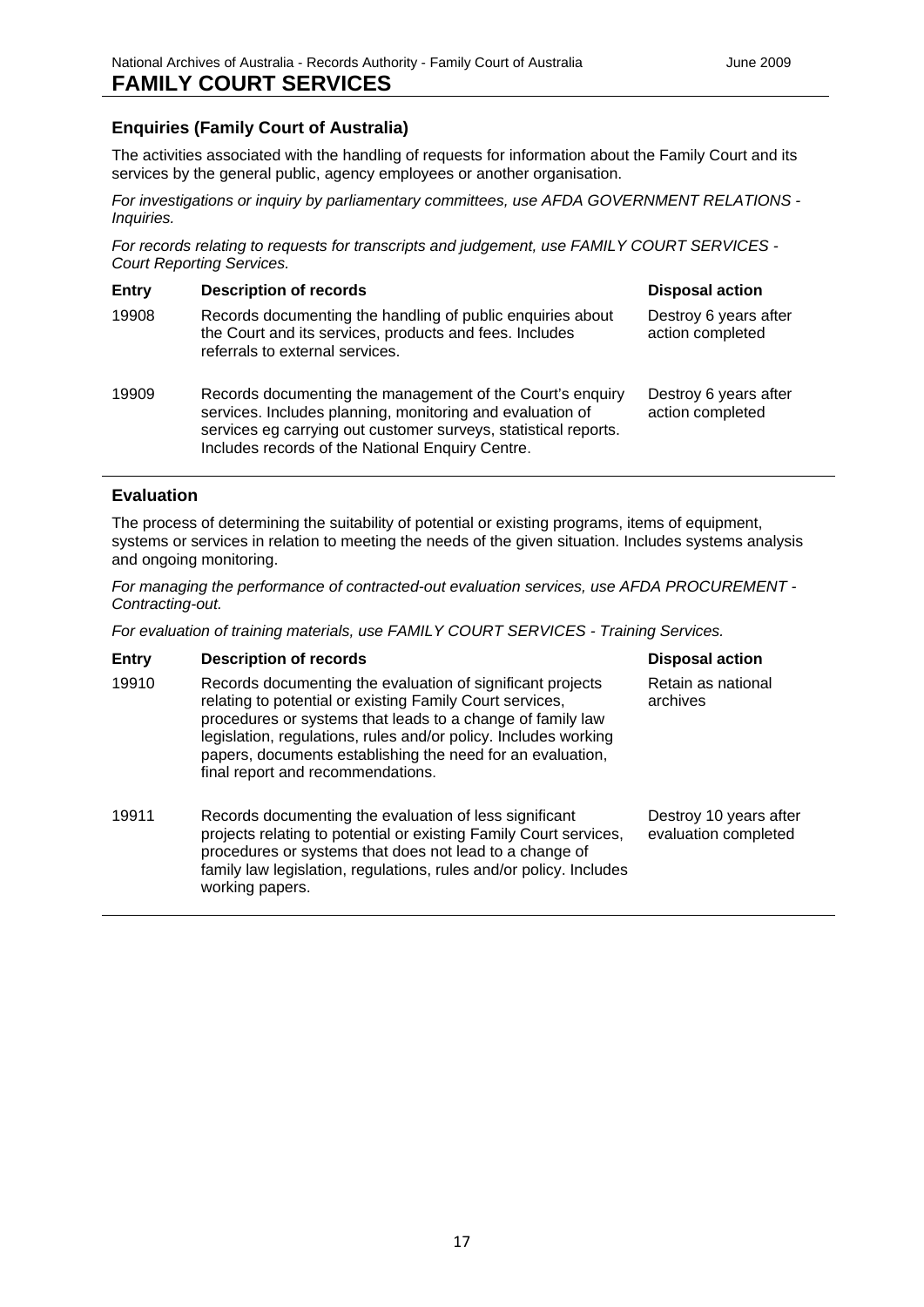# **Family Law Cases**

The process of managing and deciding family law cases in relation to divorce, parenting and access matters, property, financial and child support matters. Includes application and filing activities, court counselling and mediation, conciliation, discontinuances, offers of settlement, the making and issuing of orders and judgements.

*For managing and processing appeals, use FAMILY COURT SERVICES - Appeal Cases.*

*For administrative and support activities (including case file registers/indexes) in relation to family law cases, use FAMILY COURT SERVICES - Case Management Administration.*

# **Entry Description of records Disposal action**

# 19887 Records relating to cases, comprising:

• initiating applications and applications in a case, including applications for divorce, consent orders and Hague Convention;

- certificate of Divorce/Decree Nisi of Dissolution of Marriage;
- summaries of arguments;

• copies of Certificates of Marriage and Birth that were not issued in Australia;

• orders of the Court (including final orders, interim orders, short minutes of orders, minutes of consent orders, orders dispensing with service, other court orders), including draft orders where no final orders are held; and

• judgements.

Retain as national archives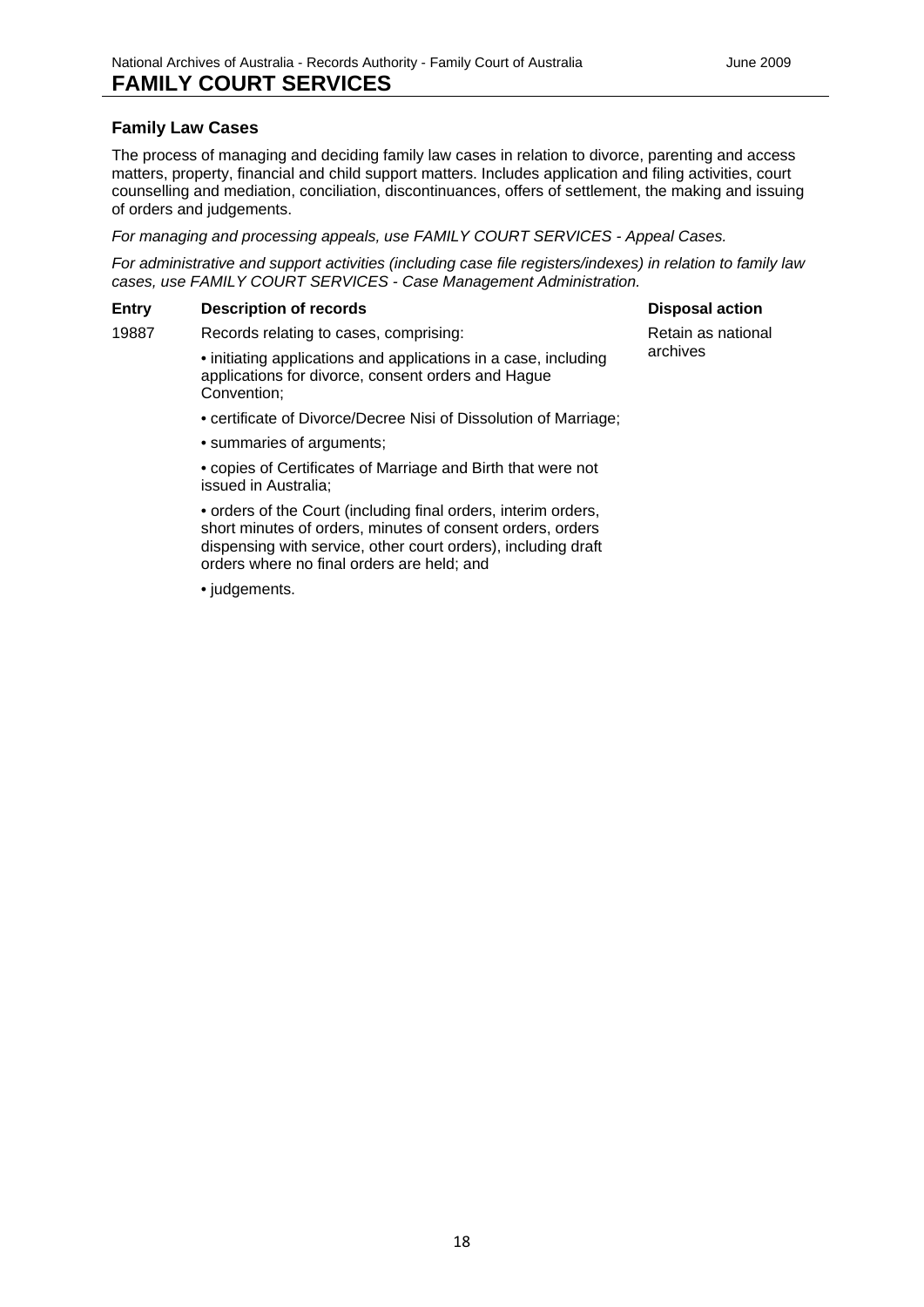**Entry Description of records Disposal action**<br>19892 All records relating to individual cases files, other than **Destroy 10 years** All records relating to individual cases files, other than records identified as "retain as national archives". Includes but not confined to:

- pre-filing activities required by the Court;
- transcripts and records of proceedings;
- affidavits;
- valuations in relation to superannuation or other assets;
- financial statements;
- family reports (whether released or not);
- completed questionnaires (eg for Less Adversarial Trials);
- translations of documents into English;
- compliance certificates;
- undertakings (eg as to disclosure);
- list of exhibits;
- joint case summaries;
- notices (eg of addresses for service, discontinuance);
- correspondence;
- cases withdrawn;
- copies of Marriage Certificates issued in Australia;
- solicitor and client costs dispute records;

• court counselling and mediation records held on the case file;

- registered parenting plans;
- agreements (eg revoking registered parenting plans);
- expert reports;
- benchsheets;
- outcome sheets;
- witness records;
- handwritten minutes;
- Judicial notes; and
- all other documents maintained in case files.

20122 All records relating to individual cases not maintained in case files. Includes but not confined to: Destroy 5 years after action completed

- information provided in response to location orders;
- offers of settlement; and
- requests for documents.

Destroy 10 years after action completed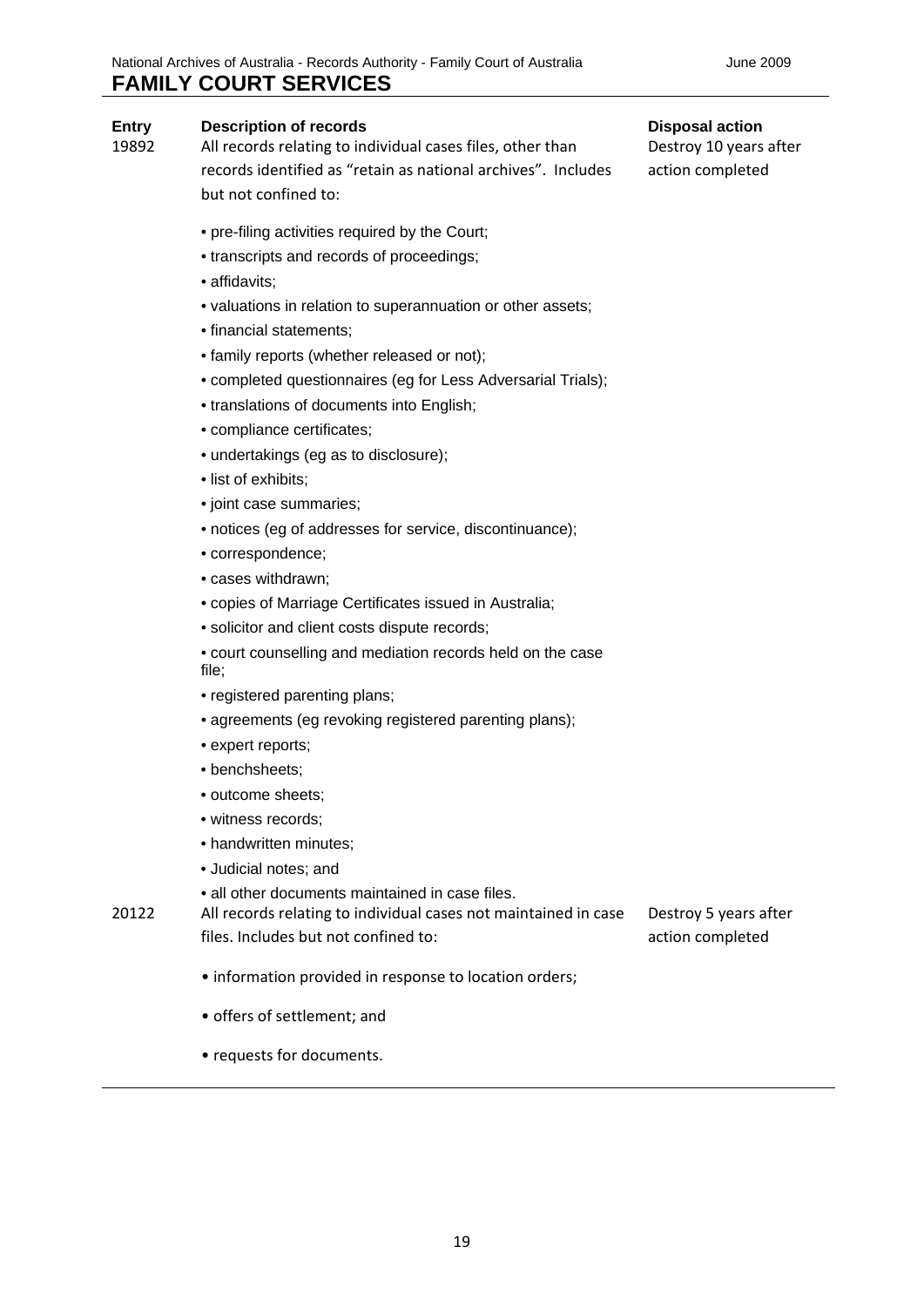# **Implementation (Family Court of Australia)**

The activities associated with carrying out or putting into action, plans, policies, procedures or instructions, all of which could be internally or externally driven. Includes manual or automated databases, applications or systems, but excludes installation of equipment. Also includes monitoring to ensure the implementation goes according to schedule and that standards are met. Includes first aid treatment.

| Entry<br>19913 | <b>Description of records</b><br>Records documenting the implementation of significant plans,<br>policies and procedures relating to the Family Court services<br>function. Includes working papers.         | <b>Disposal action</b><br>Retain as national<br>archives |
|----------------|--------------------------------------------------------------------------------------------------------------------------------------------------------------------------------------------------------------|----------------------------------------------------------|
| 19914          | Records documenting the implementation of less significant<br>plans, policies and procedures relating to the Family Court<br>services function.                                                              | Destroy 7 years after<br>superseded                      |
| 19915          | Working papers and supporting material used for developing<br>policies, plans and procedures relating to the Family Court<br>services function. Includes statistics, drafts, comments and<br>correspondence. | Destroy 7 years after<br>superseded                      |

# **International Relations**

Records relating to international relations between the Family Court and foreign governments and overseas Courts – For example overseas court visits, cooperative efforts and collaboration between the Family Court and overseas courts such as Canada, New Zealand, the United Kingdom and Indonesian religious courts.

*For records relating to the administration of travel overseas, use FAMILY COURT SERVICES - Travel and Transport Arrangements.*

*For advice relating to addresses delivered overseas, use FAMILY COURT SERVICES – Addresses (Family Court of Australia).*

*For advice records relating to advice given to foreign Courts and Governments, use FAMILY COURT SERVICES - Advice.*

*For attendance by the judiciary and court staff at conferences held overseas related to Family Court services, use FAMILY COURT SERVICES - Conferences.*

| <b>Entry</b> | <b>Description of records</b>                                                                                                                                                               | <b>Disposal action</b>                |
|--------------|---------------------------------------------------------------------------------------------------------------------------------------------------------------------------------------------|---------------------------------------|
| 19916        | Records documenting activities undertaken with foreign<br>Governments and/or overseas courts which have significant<br>impact or importance for family law services or relations.           | Retain as national<br>archives        |
| 19917        | Records documenting activities undertaken with foreign<br>Governments and/or overseas courts which do not have<br>significant impact or importance for family law services or<br>relations. | Destroy 10 years after<br>last action |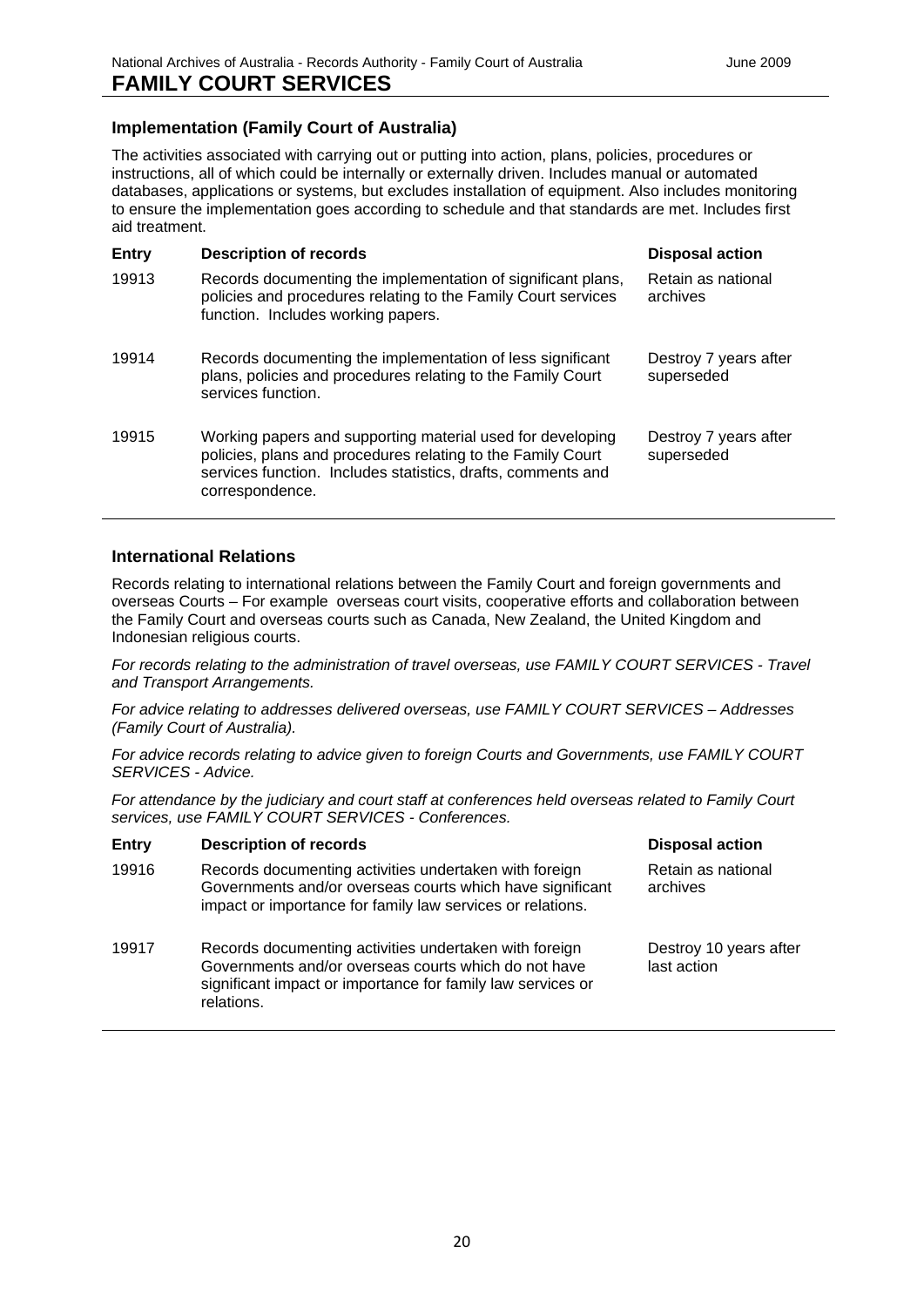# **Interpreter Services**

The activities involved in arranging and coordinating interpreting services for parties involved in resolving or determining family disputes. Includes processing requests for interpreting services, arranging interpreter bookings, maintaining attendance records and checking and reconciling invoices against interpreter attendance records and booking slips.

*For complaints about interpreter services, use FAMILY COURT SERVICES - Client Feedback.*

*For managing the performance of contracted-out interpreter services, use AFDA PROCUREMENT - Contracting-out.*

*For payment of external interpreter services, use AFDA FINANCIAL MANAGEMENT - Payments.*

| <b>Entry</b> | <b>Description of records</b>                                                                                                                           | <b>Disposal action</b>                    |
|--------------|---------------------------------------------------------------------------------------------------------------------------------------------------------|-------------------------------------------|
| 19926        | Records documenting requests for interpreter services other<br>than records maintained on case files.                                                   | Destroy 2 years after<br>action completed |
| 19927        | Records of interpreter services bookings, appointment and<br>attendance records. Excludes records associated with<br>payments for interpreter services. | Destroy 2 years after<br>action completed |

# **Joint Ventures (Family Court of Australia)**

The activities involved in managing joint operations between the Family Court and other Courts, or organisations, or with the government, where there is a contract, joint contribution of funds and/or time. Includes Family Court ventures with the private sector organisations, and co-research or collaboration between inter-departmental units, departments or organisations.

| <b>Entry</b> | <b>Description of records</b>                                                                                                                                                                                                                                                                                                                                             | <b>Disposal action</b>                                                                  |
|--------------|---------------------------------------------------------------------------------------------------------------------------------------------------------------------------------------------------------------------------------------------------------------------------------------------------------------------------------------------------------------------------|-----------------------------------------------------------------------------------------|
| 19928        | Records documenting Family Court joint venture agreements<br>of major significance to the Family Court or the<br>Commonwealth. Joint ventures may be of major significance<br>if, for example, they are ventures with other jurisdictions or<br>courts, ventures that are controversial, are the subject of<br>extensive debate, or arouse widespread interest. Includes: | Retain as national<br>archives                                                          |
|              | • final signed versions of agreements, memorandums of<br>understanding, service level agreements eg with the Federal<br>Magistrates Court, Family Court of Western Australia;                                                                                                                                                                                             |                                                                                         |
|              | • working papers related to the establishment, negotiation and<br>management of the joint venture agreements.                                                                                                                                                                                                                                                             |                                                                                         |
| 19929        | Final versions of other joint venture agreements or contracts<br>that are not of major significance, are not controversial, are<br>not the subject of extensive debate.                                                                                                                                                                                                   | Destroy 7 years after<br>completion or other<br>termination of agreement<br>or contract |
| 19930        | Working papers relating to the establishment, negotiations and<br>management of other joint venture agreements or contracts<br>that are not of major significance, are not controversial, are<br>not the subject of extensive debate.                                                                                                                                     | Destroy 7 years after<br>completion or other<br>termination of agreement<br>or contract |

# **Judicial Appointments**

Activities involving judicial officers of the court, including judges, judicial registrars and senior registrars. Includes appointments, chambers establishment and induction, professional development, separations.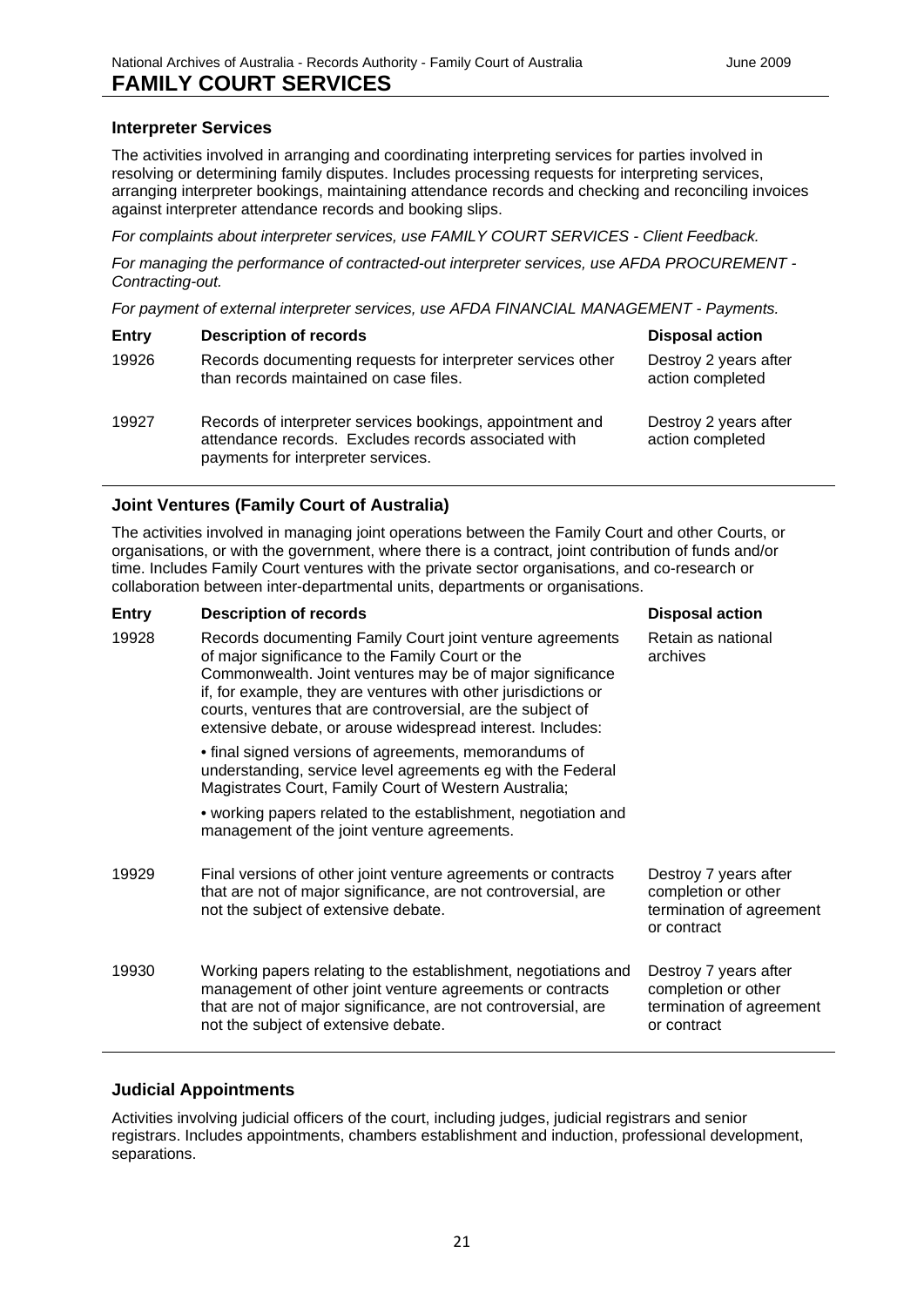| NOTE: ORIGINAL RECORDS FOR APPOINTMENTS, SEPARATIONS AND ENTITLEMENTS HELD<br>BY ATTORNEY-GENERAL'S DEPARTMENT |                                                                                                                                                                                                                                                   |                                                                                                            |
|----------------------------------------------------------------------------------------------------------------|---------------------------------------------------------------------------------------------------------------------------------------------------------------------------------------------------------------------------------------------------|------------------------------------------------------------------------------------------------------------|
| <b>Reporting Services.</b>                                                                                     | For recordings and transcripts of ceremonial sittings, use FAMILY COURT SERVICES - Court                                                                                                                                                          |                                                                                                            |
| COMPENSATION.                                                                                                  | For records relating to compensation claims and cases for judicial officers, use AFDA                                                                                                                                                             |                                                                                                            |
| <b>Entry</b>                                                                                                   | <b>Description of records</b>                                                                                                                                                                                                                     | <b>Disposal action</b>                                                                                     |
| 19931                                                                                                          | Records documenting the development and establishment of<br>appointments management proposals.                                                                                                                                                    | Retain as national<br>archives                                                                             |
|                                                                                                                | Includes:                                                                                                                                                                                                                                         |                                                                                                            |
|                                                                                                                | • policy proposals                                                                                                                                                                                                                                |                                                                                                            |
|                                                                                                                | • research papers                                                                                                                                                                                                                                 |                                                                                                            |
|                                                                                                                | • results of consultations                                                                                                                                                                                                                        |                                                                                                            |
|                                                                                                                | • supporting reports                                                                                                                                                                                                                              |                                                                                                            |
|                                                                                                                | · major drafts                                                                                                                                                                                                                                    |                                                                                                            |
|                                                                                                                | • final proposal documents.                                                                                                                                                                                                                       |                                                                                                            |
| 19932                                                                                                          | Records documenting submissions made to the Minister and<br>other bodies/agencies supporting the appointments<br>management function eg annual submission to the<br>Remuneration Tribunal on Judges' pay and allowances.                          | Retain as national<br>archives                                                                             |
| 19933                                                                                                          | Records documenting the arrangement and administration of<br>ceremonial sittings of judicial officers.                                                                                                                                            | Retain as national<br>archives                                                                             |
| 19934                                                                                                          | Original records held by the Family Court relating to long<br>service leave and parental leave, pay and conditions for<br>individual judicial officers.                                                                                           | Destroy 75 years after<br>date of birth of employee<br>or 7 years after last<br>action, whichever is later |
| 19935                                                                                                          | Original records documenting administrative tasks supporting<br>judicial appointments, including leave other than long service<br>leave and parental leave, separations, salaries and<br>allowances, insurance, moving, security and separations. | Destroy 10 years after<br>action completed                                                                 |
| 19936                                                                                                          | Copies of records documenting appointment, conditions of<br>service, entitlements, privileges, authorisations and<br>responsibilities relating to judicial officers, where original<br>records are held by the Attorney-General's Department.     | Destroy 10 years after<br>separation of judicial<br>officer                                                |
| 19937                                                                                                          | Records documenting the development of educational<br>programs for judicial officers. Includes reports.                                                                                                                                           | Destroy 10 years after<br>separation of judicial<br>officer                                                |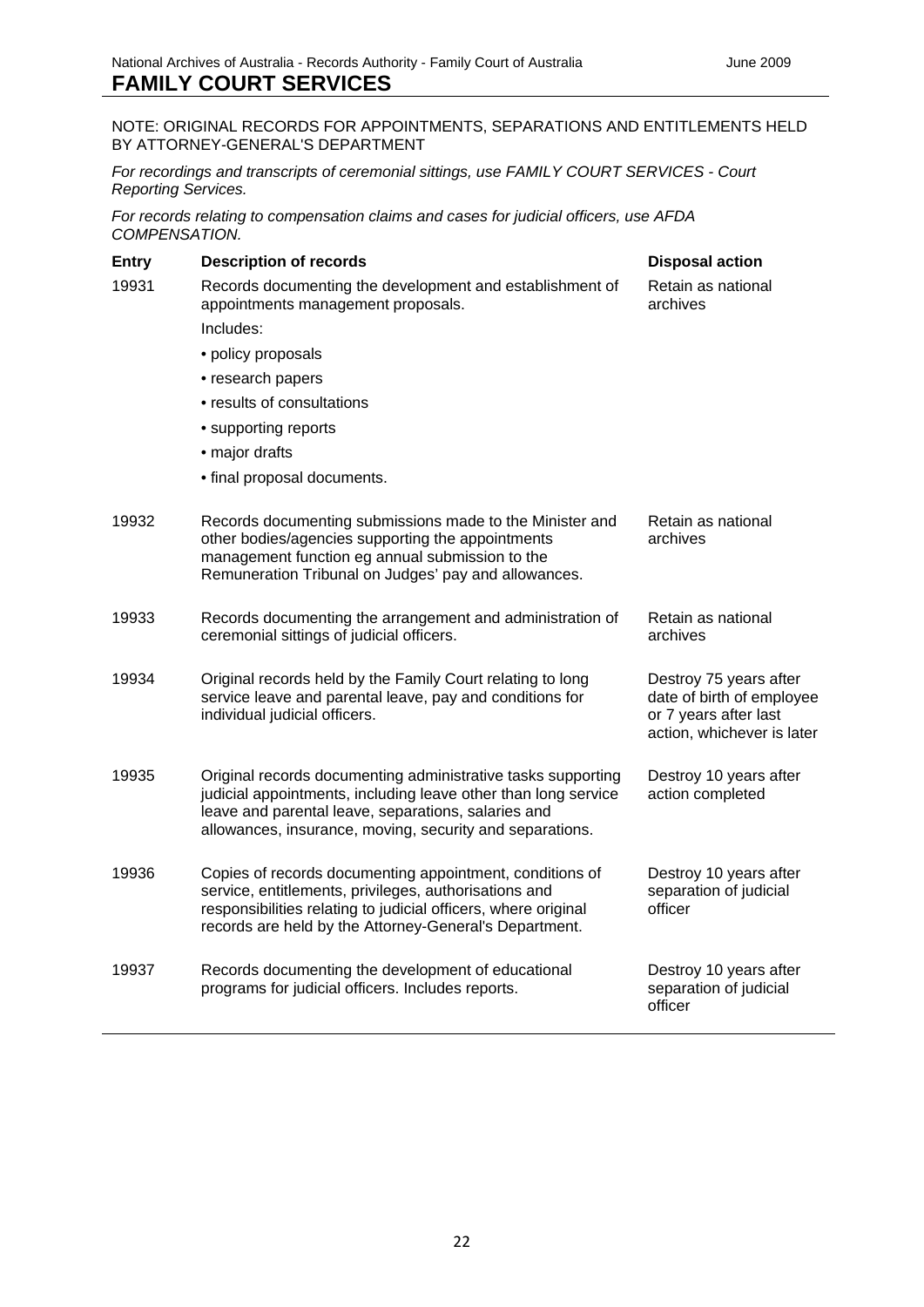Retain as national

archives

# **Legislation (Family Court of Australia)**

The activities involved with drafting and publishing Rules, Case Management Directions and Practice Directions made under Commonwealth Acts and other legislative instruments and amendments. Includes editing and making arrangements for printing, gazettal and tabling of instruments and arranging and executing electronic publication and distribution. Also includes preparation of documents produced by or for agencies eg Impact Statements, Explanatory Statements.

*For records documenting the development of the legislative requirements, use AFDA STRATEGIC MANAGEMENT – Legislation.*

# **Entry Description of records Disposal action Disposal action**

- 19938 Records documenting new legislation and changes to existing legislation under the responsibility of the Court including final versions of:
	- rules;
	- case management directions/guidelines;
	- practice directions;
	- impact statements; and
	- explanatory statements.

Also includes major drafts, consultations, research papers and approvals.

19939 Working papers associated with draft legislation managed by the Family Court and records documenting the development of new Rules and changes to existing rules, case management directions/guidelines, impact and explanatory statements. Destroy 10 years after last action

# **Liaison (Family Court of Australia)**

The activities associated with maintaining regular general contact between the Family Court and other government agencies, professional associations, professionals in related fields and community groups about Family Court services. Includes sharing of informal advice and discussions, membership of professional associations and collaborating on projects that are not joint ventures.

*For provision of advice, use FAMILY COURT SERVICES - Advice.*

*For formal liaison with the Minister and Government Agencies, use AFDA GOVERNMENT RELATIONS.*

# **Entry Description of records Disposal action**

19940 Records documenting regular, ongoing liaison activities undertaken with external bodies and organisations such as government, industry, representative bodies and community groups. Includes collaboration on projects, exchange of information and all the activities of a member of an organisation. Includes liaison with the Australian Federal Police, Child Support Agency etc.

Destroy 3 years after last action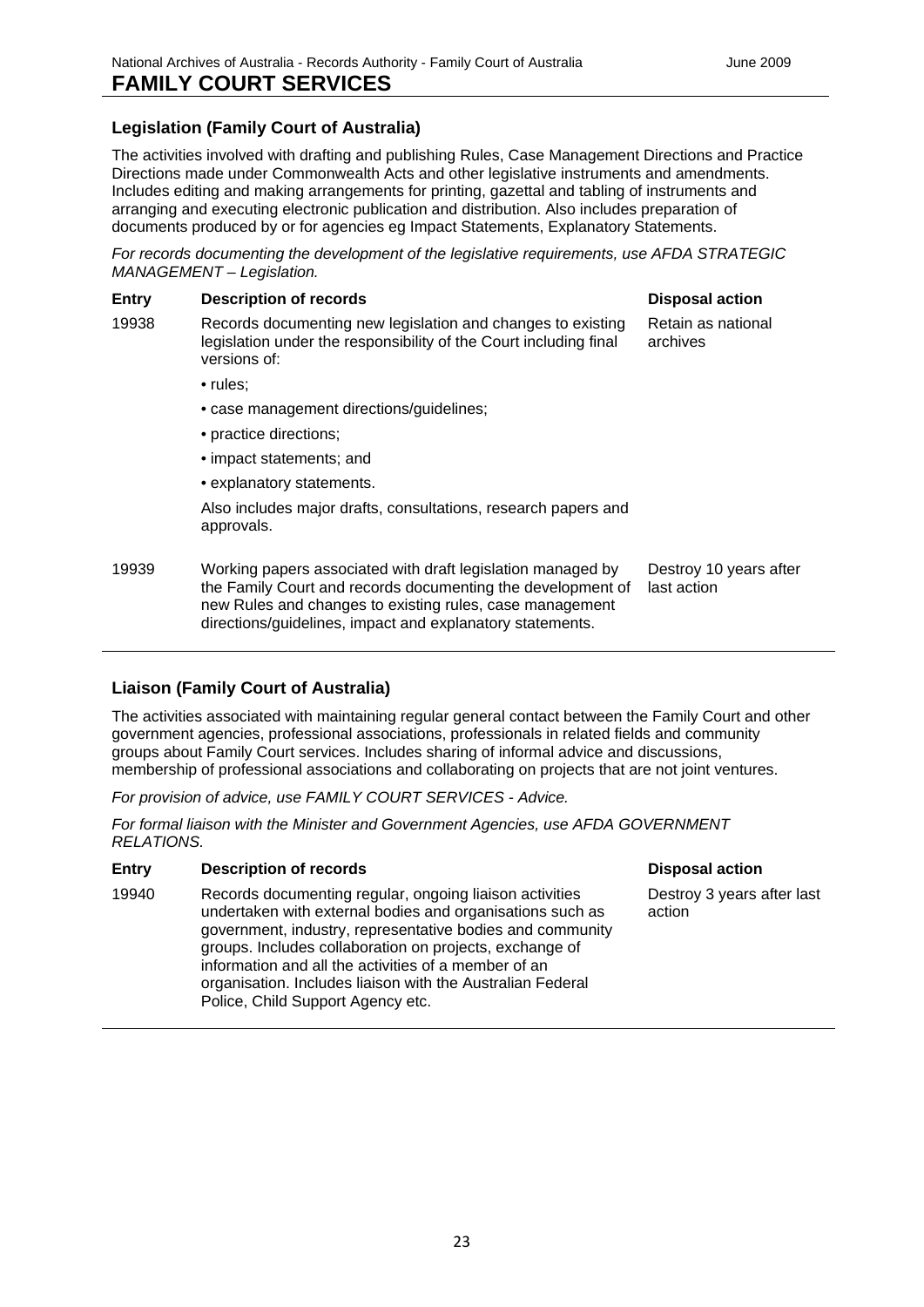# **Meetings (Family Court of Australia)**

The activities associated with gatherings held to formulate, discuss, update, or resolve issues and matters pertaining to the management of the Family Court etc. Includes arrangements, agenda, taking of minutes etc.

*For the meetings of committees and task forces, use FAMILY COURT SERVICES - Committees.*

# **Entry Description of records Disposal action**

19941 Final version of minutes and supporting documents tabled at meetings held to support the Family Court services function. Includes meetings held with external organisations, administration of cases and case management meetings to discuss workloads. Destroy 5 years after action completed

# **Planning (Family Court of Australia)**

The process of formulating ways in which objectives can be achieved in relation to the delivery of Family Court services. Includes the determination of programs, services, needs and solutions to those needs.

*For records related to the strategic management of the Family Court, use AFDA STRATEGIC MANAGEMENT - Planning.*

| <b>Entry</b> | <b>Description of records</b>                                                                                                                                                                | <b>Disposal action</b>                    |
|--------------|----------------------------------------------------------------------------------------------------------------------------------------------------------------------------------------------|-------------------------------------------|
| 19942        | Final versions of Family Court plans for significant programs,<br>services and operations (eg strategic and business plans)<br>formulated to support the Family Court services function.     | Retain as national<br>archives            |
| 19943        | Final versions of plans for less significant programs, services<br>and operations (eg local plans) formulated to support the<br>Family Court services function.                              | Destroy 7 years after<br>action completed |
| 19944        | Working papers documenting the development of planning in<br>relation to the Family Court services function. Includes<br>• records showing input into plans, comments received and<br>drafts | Destroy 7 years after<br>action completed |
|              | • records documenting the development of service charters<br>and directives relating to the provision of services to the<br>Family Court's clients. Includes copies of internal              |                                           |
|              | directives and charters.                                                                                                                                                                     |                                           |

# **Policy (Family Court of Australia)**

The activities associated with developing and establishing decisions, directions and precedents which act as a reference for future decision making and form the basis from which the Family Court's operating procedures are determined.

## **Entry Description of records Disposal action**

19945 Records documenting the development and establishment of Court policies in relation to the practice and business of the Family Court of Australia. Includes:

- research papers;
- supporting reports;
- major drafts;
- results of consultations; and
- final policies.

Retain as national archives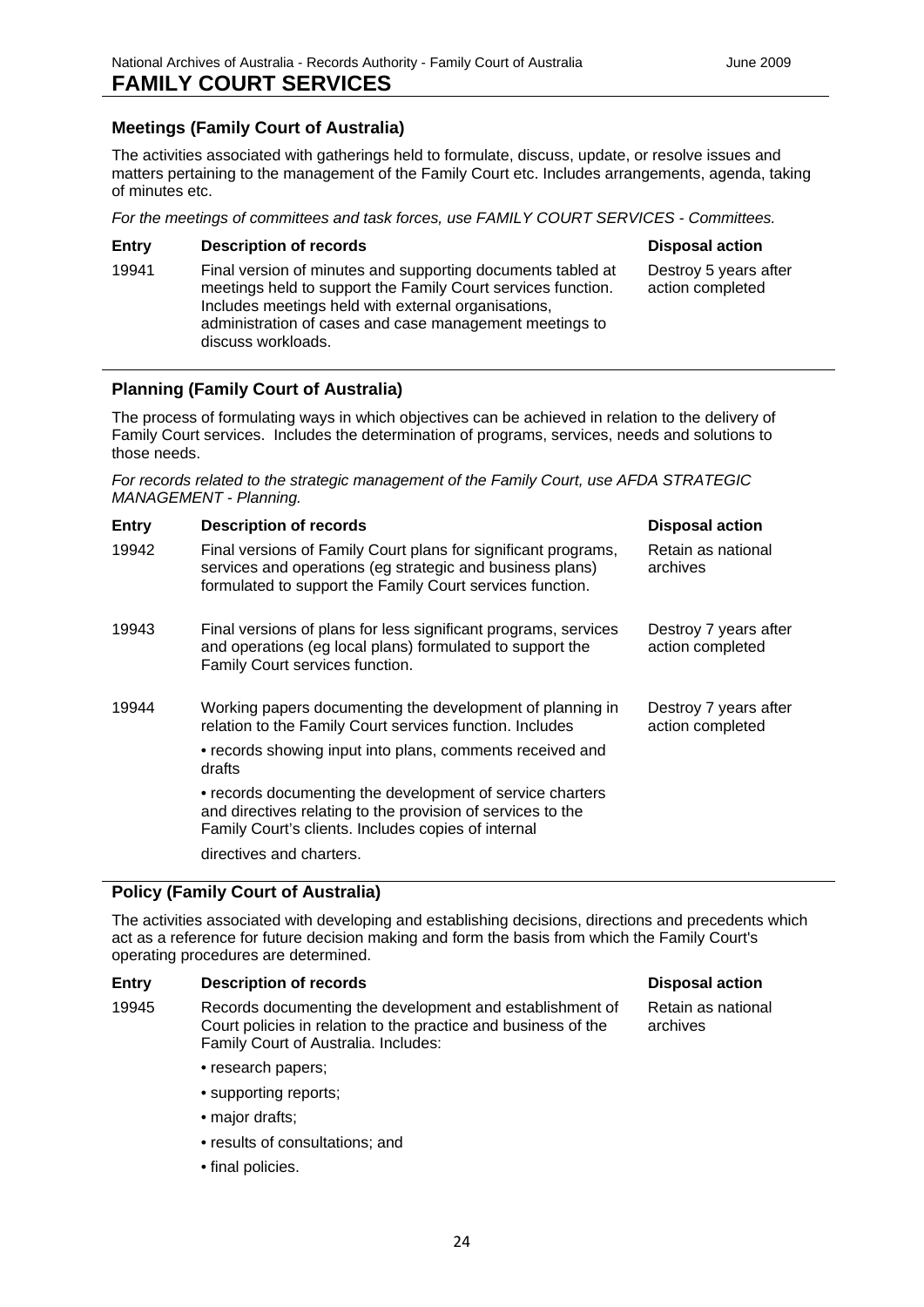# **Entry Description of records Disposal action**

- 19946 Working papers documenting the development and establishment of Court policies in relation to practice and business of the Family Court of Australia. Includes:
	- draft policy proposals;
	- research material;
	- supporting data and information;
	- minor drafts; and
	- records of consultations.

Destroy 7 years after last action

**Procedures (Family Court of Australia)**

Standard methods of operating laid down by the Family Court according to formulated policy.

*For judicial benchbooks, use FAMILY COURT SERVICES – Case Management Administration.*

| <b>Entry</b> | <b>Description of records</b>                                                                            | <b>Disposal action</b>                                 |
|--------------|----------------------------------------------------------------------------------------------------------|--------------------------------------------------------|
| 19947        | Final version of Court procedures supporting the Family Court<br>services function. Includes guidelines. | Destroy 20 years after<br>procedures are<br>superseded |
| 19965        | Records documenting the development of procedures<br>supporting the Family Court services function.      | Destroy 1 year after<br>production of procedures       |

# **Reporting (Family Court of Australia)**

The processes associated with initiating or providing a formal response to a situation or request (either external, internal, or as a requirement of corporate policies) relating to the Family Court services function and to provide formal statements or findings of the results of the examination or investigation. Includes agenda, briefing, business, discussion papers, proposals, reports, reviews and returns.

*For the preparation of Family Reports, use FAMILY COURT SERVICES - Child Dispute Services.*

*For other case-related reports such as expert reports use, FAMILY COURT SERVICES - Family Law Cases.*

| <b>Entry</b> | Description of records                                                                                                                                                                                                                                                                                                                                          | <b>Disposal action</b>                    |
|--------------|-----------------------------------------------------------------------------------------------------------------------------------------------------------------------------------------------------------------------------------------------------------------------------------------------------------------------------------------------------------------|-------------------------------------------|
| 19966        | Final version of internal reports and reports made to external<br>organisations relating to the Family Court services function,<br>and dealing with issues of significant value. Issues of<br>significant value may include, for example, those that are the<br>subject of extensive debate, arouse widespread interest, or<br>are controversial.               | Retain as national<br>archives            |
| 19967        | Final version of internal reports and reports made to external<br>organisations relating to the Family Court services function,<br>and dealing with issues that are not of significant value. Non-<br>significant issues may include those that are not the subject of<br>extensive debate, that do not arouse widespread interest, or<br>are not controversial | Destroy 5 years after<br>action completed |
| 19968        | Final version of periodic reports on administrative matters<br>used to monitor and document recurring activities to support<br>the Family Court services function. Includes the collection and<br>reporting of case research information.                                                                                                                       | Destroy 3 years after<br>action completed |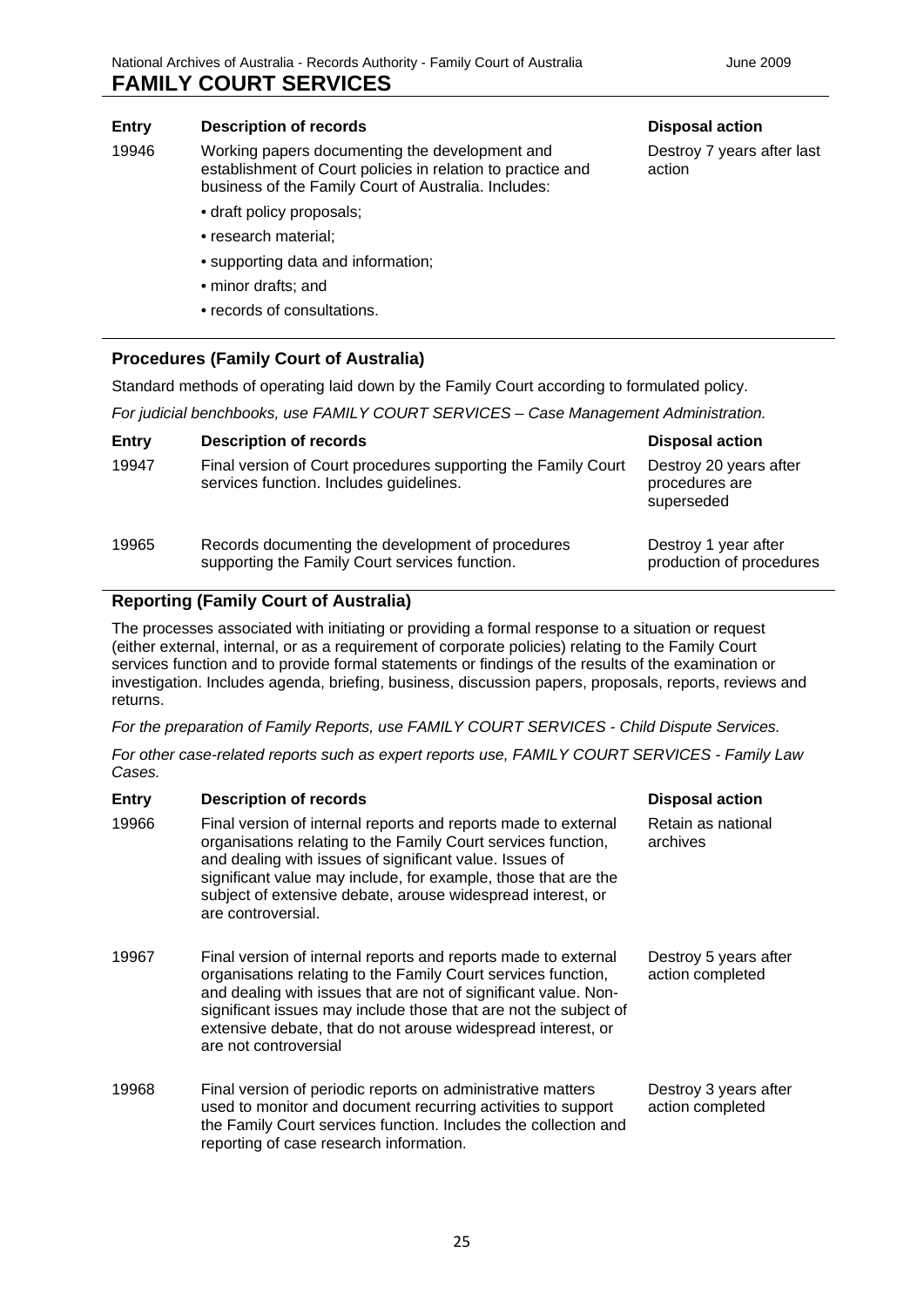| <b>Entry</b> | <b>Description of records</b>                                                                                                                                                   | <b>Disposal action</b>                    |
|--------------|---------------------------------------------------------------------------------------------------------------------------------------------------------------------------------|-------------------------------------------|
| 19969        | Working papers documenting the development of all internal<br>and external reports supporting the Family Court services<br>function. Includes all drafts and comments received. | Destroy 3 years after<br>action completed |
| 19970        | Reports which compile or contain responses to surveys<br>carried out to support the Family Court services function.                                                             | Destroy 3 years after<br>action completed |

# **Representatives (Family Court of Australia)**

The activities associated with the nomination, appointment or resignation of individuals or groups of personnel appointed by the Family Court, Family Court staff or the judiciary as official representatives to organisations, offices, unions, interagency committees and other committees including workers participation committees, taskforces, councils, forums or groups. Includes Family Court legal representatives.

*For legal advice furnished to the Family Court by internal or external bodies, use AFDA LEGAL SERVICES – Advice.*

*For activities associated with the management of committees, use FAMILY COURT SERVICES – Committees.*

## **Entry Description of records Disposal action**

19971 Records documenting the nomination, appointment and resignation and/or termination of staff members on taskforces, committees, working groups etc.

Destroy 5 years after end of appointment

# **Research (Family Court of Australia)**

The activities involved in investigating or enquiring into a subject or area of interest in order to discover facts, principles etc. Used to support the development of projects, standards, guidelines etc.

*For research into the formulation of policy, use FAMILY COURT SERVICES - Policy*

*For records relating to inquiries such as Parliamentary Committee inquiries and Royal Commissions etc, use AFDA GOVERNMENT RELATIONS - Inquiries.*

*For records relating to research conducted for the preparation of submissions by the Family Court, use FAMILY COURT SERVICES - Submissions.*

| <b>Entry</b> | <b>Description of records</b>                                                              | <b>Disposal action</b>                         |
|--------------|--------------------------------------------------------------------------------------------|------------------------------------------------|
| 19948        | Records documenting research carried out to support the<br>Family Court services function. | Destroy 5 years after<br>research is completed |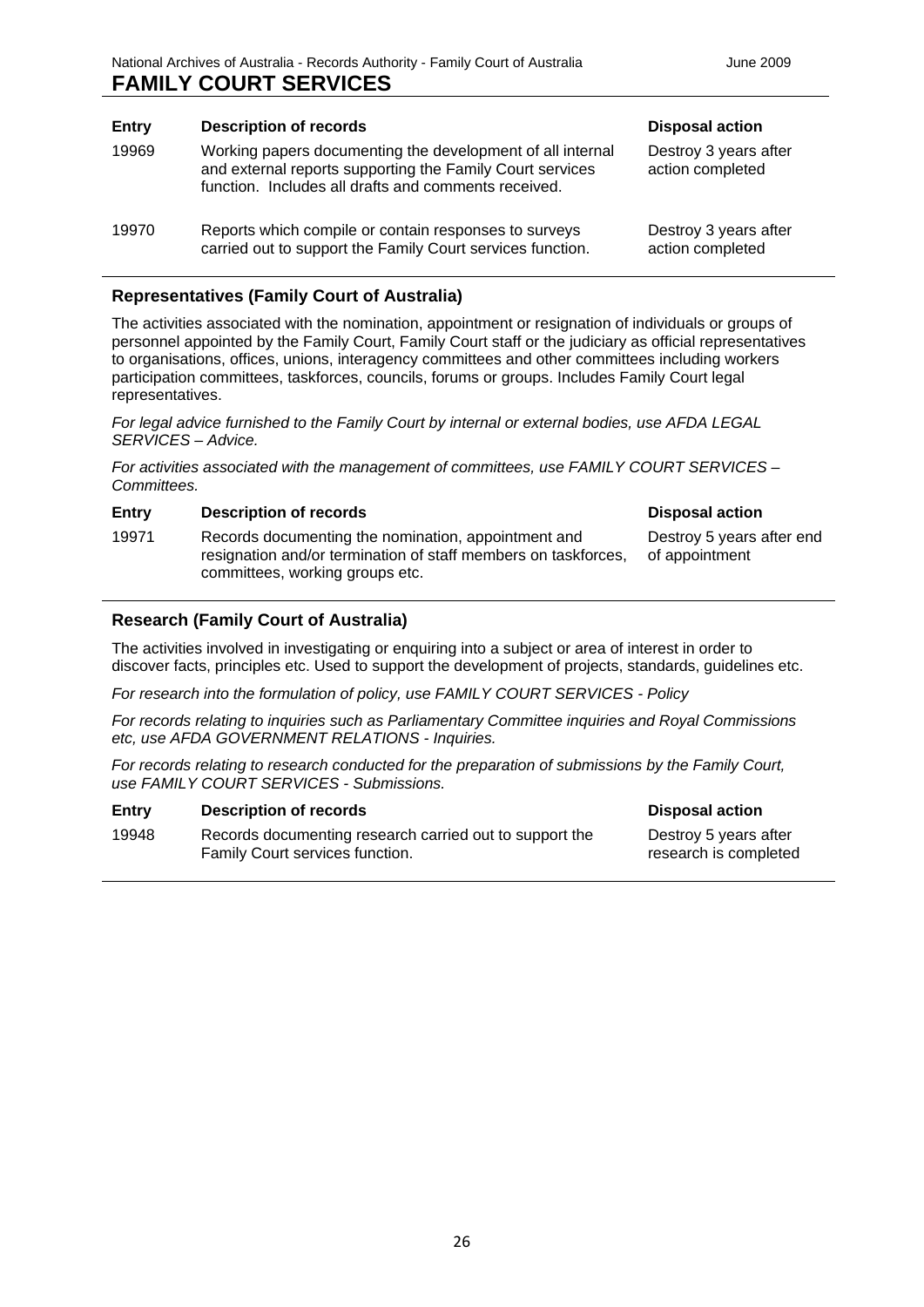# **Reviewing (Family Court of Australia)**

The activities involved in re-evaluating or re-examining products, processes, procedures, standards and systems which support the delivery of Family Court services. Includes recommendation and advice resulting from these activities.

*For initial evaluation and monitoring including the evaluation of programs and services and postimplementation review and evaluation of significant projects, use FAMILY COURT SERVICES – Evaluation.*

*For establishment reviews and restructuring, use AFDA ESTABLISHMENT- Restructuring or Reviewing.*

*For property reviews, use AFDA PROPERTY MANAGEMENT - Reviewing.*

*For information technology reviews, use AFDA TECHNOLOGY AND COMMUNICATIONS - Reviewing.*

| <b>Entry</b> | <b>Description of records</b>                                                                                                                                | <b>Disposal action</b>                     |
|--------------|--------------------------------------------------------------------------------------------------------------------------------------------------------------|--------------------------------------------|
| 19949        | Records documenting reviews of Family Court services,<br>standards and systems. Includes documents establishing the<br>review, final report and action plan. | Destroy 15 years after<br>action completed |
| 19950        | Working papers documenting reviews of Court services,<br>standards and systems.                                                                              | Destroy 10 years after<br>action completed |

# **Security**

The activities associated with measures taken to protect people, premises, equipment or information from accidental or intentional damage or from unauthorised access. Includes the security classification of personnel and criminal record checks.

*For managing the performance of contracted-out security activities, use AFDA PROCUREMENT - Contracting-out.*

*For breaches involving information, use AFDA INFORMATION MANAGEMENT - Security.*

*For breaches involving equipment, use AFDA EQUIPMENT & STORES - Security.*

*For breaches involving technology, use AFDA TECHNOLOGY & TELECOMMUNICATIONS - Security.*

*For policy on Court security, use FAMILY COURT SERVICES - Policy.*

*For tendering the provision of security services, use AFDA PROCURMENT - Tendering.*

## **Entry Description of records Disposal action**

- 19951 Records documenting major security breaches or incidents such as those that cause serious injury or death, or cause serious damage to Family Court property or which lead to Family Court-wide reviews and reforms to safety and security measures. Includes:
	- security reports;
	- records of investigations; and
	- liaison with law-enforcement agencies.

Retain as national archives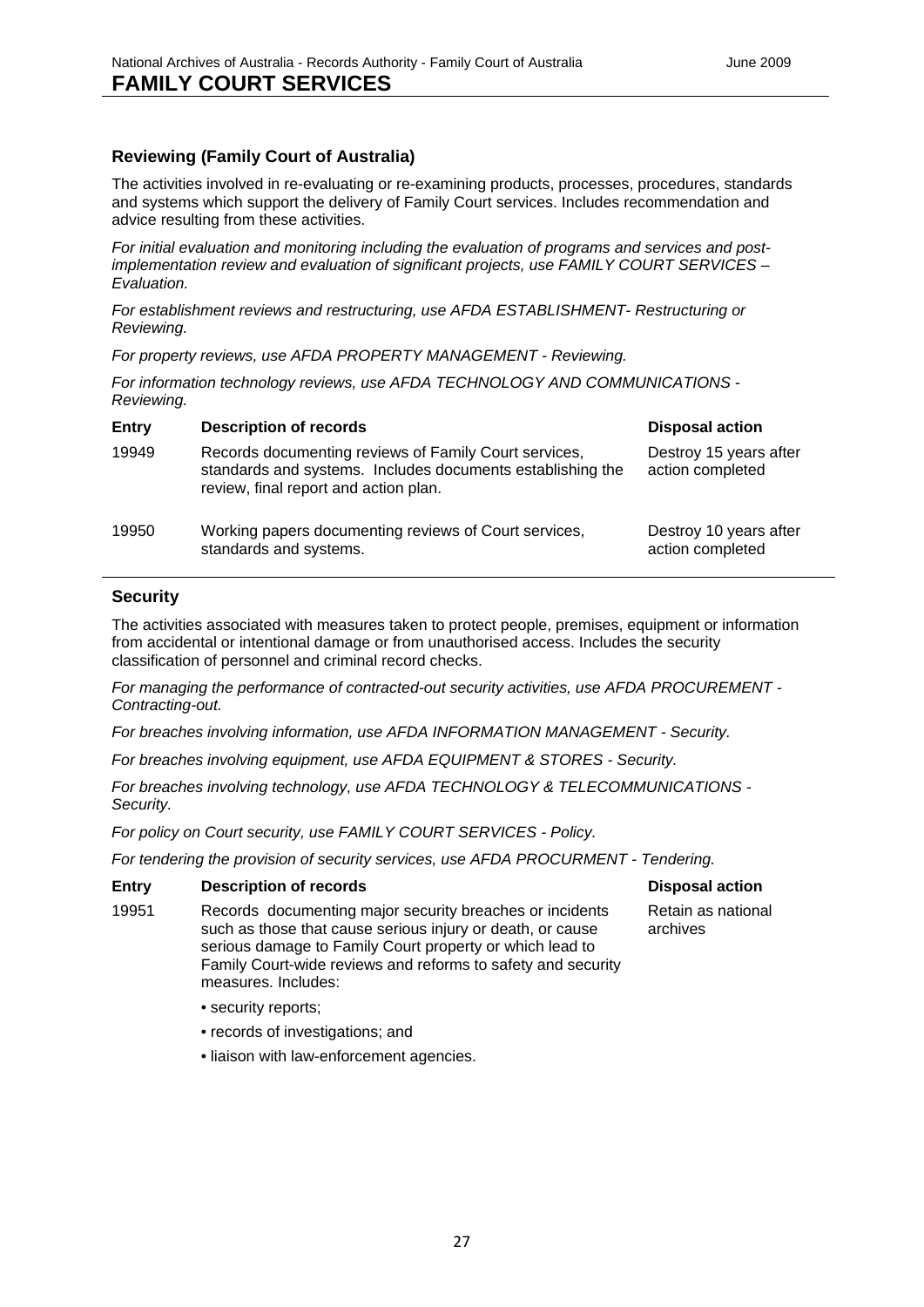### **Entry Description of records Disposal action**

- 19952 Records documenting minor Court security breaches or incidents which do not cause serious injury or death, or do not cause serious damage to Family Court property and do not result in Family Court-wide reviews and reforms to safety and security measures Includes :
	- security reports;
	- records of investigations; and
	- liaison with law-enforcement agencies.
- 19953 Records identifying and documenting potential security concerns before and during Court events. Includes measures taken to protect parties, judges and Court staff. Destroy 5 years after incident or case is finalised, whichever is later
- 19954 Records documenting guarding, surveillance and patrol operations of registries and Court rooms. Includes rosters and security reports.

Destroy 5 years after incident or case is finalised, whichever is the later

Destroy 2 years after last action

# **Standards (Family Court of Australia)**

The process of implementing government, industry or Family Court benchmarks for services and processes to enhance the quality and efficiency of the Family Court.

| <b>Entry</b> | <b>Description of records</b>                                                                                                                                         | <b>Disposal action</b>                                                                                                                  |
|--------------|-----------------------------------------------------------------------------------------------------------------------------------------------------------------------|-----------------------------------------------------------------------------------------------------------------------------------------|
| 19955        | Records documenting the development and implementation of<br>standards in relation to the Family Court services function.<br>Includes case management time standards. | Destroy 7 years after<br>standard is superseded<br>or in accordance with<br>recordkeeping<br>requirements prescribed<br>by the standard |
| 19956        | Guidelines and other directions supporting the implementation<br>of standards relating to the Family Court services function.                                         | Destroy 7 years after<br>standard is superseded<br>or in accordance with<br>recordkeeping<br>requirements prescribed<br>by the standard |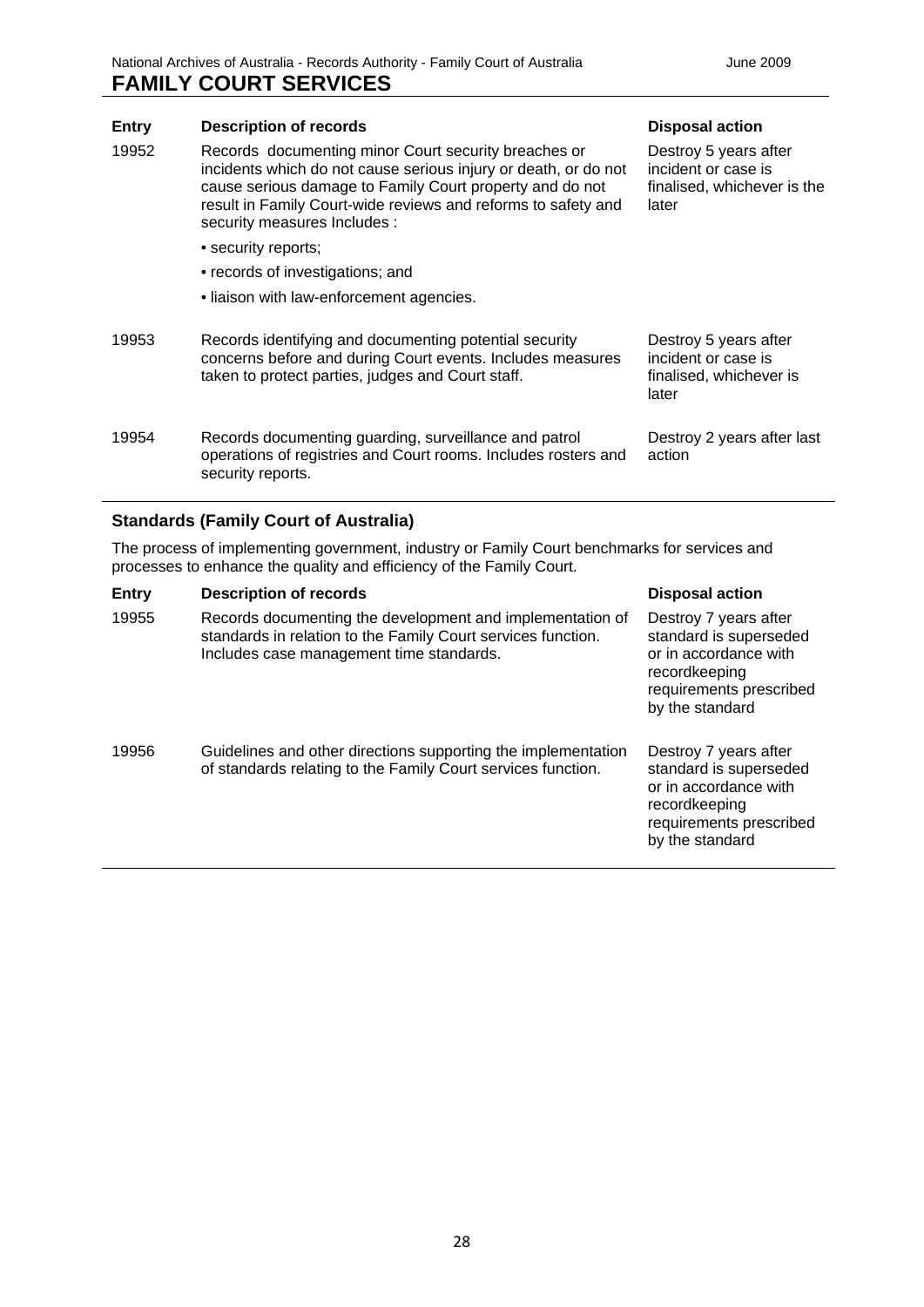# **Submissions (Family Court of Australia)**

The preparation and submission of a formal statement (eg report, statistics etc) supporting a case or opinion held by the Family Court which is submitted to another organization, or within the Family Court, for the purpose of either gain or support.

*For submissions made by the Court to formal government inquiries use, AFDA GOVERNMENT RELATIONS - Inquiries.*

*For cabinet submissions made by the Court, use AFDA GOVERNMENT RELATIONS - Submissions.*

| <b>Entry</b> | <b>Description of records</b>                                                                                                                                                                                                                                                                                                                                                           | <b>Disposal action</b>                     |
|--------------|-----------------------------------------------------------------------------------------------------------------------------------------------------------------------------------------------------------------------------------------------------------------------------------------------------------------------------------------------------------------------------------------|--------------------------------------------|
| 19957        | Submissions made to or from the Family Court of Australia<br>relating to family law, case law and functional responsibilities<br>of the Court, concerning controversial issues with far reaching<br>social, economic and international implications. Includes<br>background and briefing material, working papers, drafts and<br>comments received.                                     | Retain as national<br>archives             |
| 19958        | Submissions made or received on issues relating to the<br>Court's functions, concerning other matters of lesser<br>importance with no far reaching impact on the social,<br>economic and international standing of the Court. Includes<br>submissions concerning administrative matters. Includes<br>background and briefing material, working papers, drafts and<br>comments received. | Destroy 10 years after<br>action completed |

# **Training Services**

The activities associated with all aspects of providing training to external organisations. Includes designing, developing, implementing, assessing and delivery of customised training programs.

*For training delivered to Family Court staff, use AFDA STAFF DEVELOPMENT - Training.*

*For published training material produced by/for the court, as well as the act of publishing, use AFDA PUBLICATION.*

| Entry | <b>Description of records</b>                                                                                                                                                                | <b>Disposal action</b>                    |
|-------|----------------------------------------------------------------------------------------------------------------------------------------------------------------------------------------------|-------------------------------------------|
| 19959 | Training material for courses run by or on behalf of the Family<br>Court for external agencies, organisations or professional<br>associations. Includes:                                     | Destroy 3 years after<br>action completed |
|       | • programs;                                                                                                                                                                                  |                                           |
|       | • lecture notes:                                                                                                                                                                             |                                           |
|       | • hand-outs; and                                                                                                                                                                             |                                           |
|       | • audio/audio-visual material.                                                                                                                                                               |                                           |
| 19960 | Reports which evaluate training material for courses run by or<br>on behalf of the Family Court for external agencies,<br>organisations or professional associations.                        | Destroy 3 years after<br>action completed |
| 19961 | Working papers documenting the development of training<br>material for courses run by or on behalf of the Family Court for<br>external agencies, organisations or professional associations. | Destroy 3 years after<br>action completed |